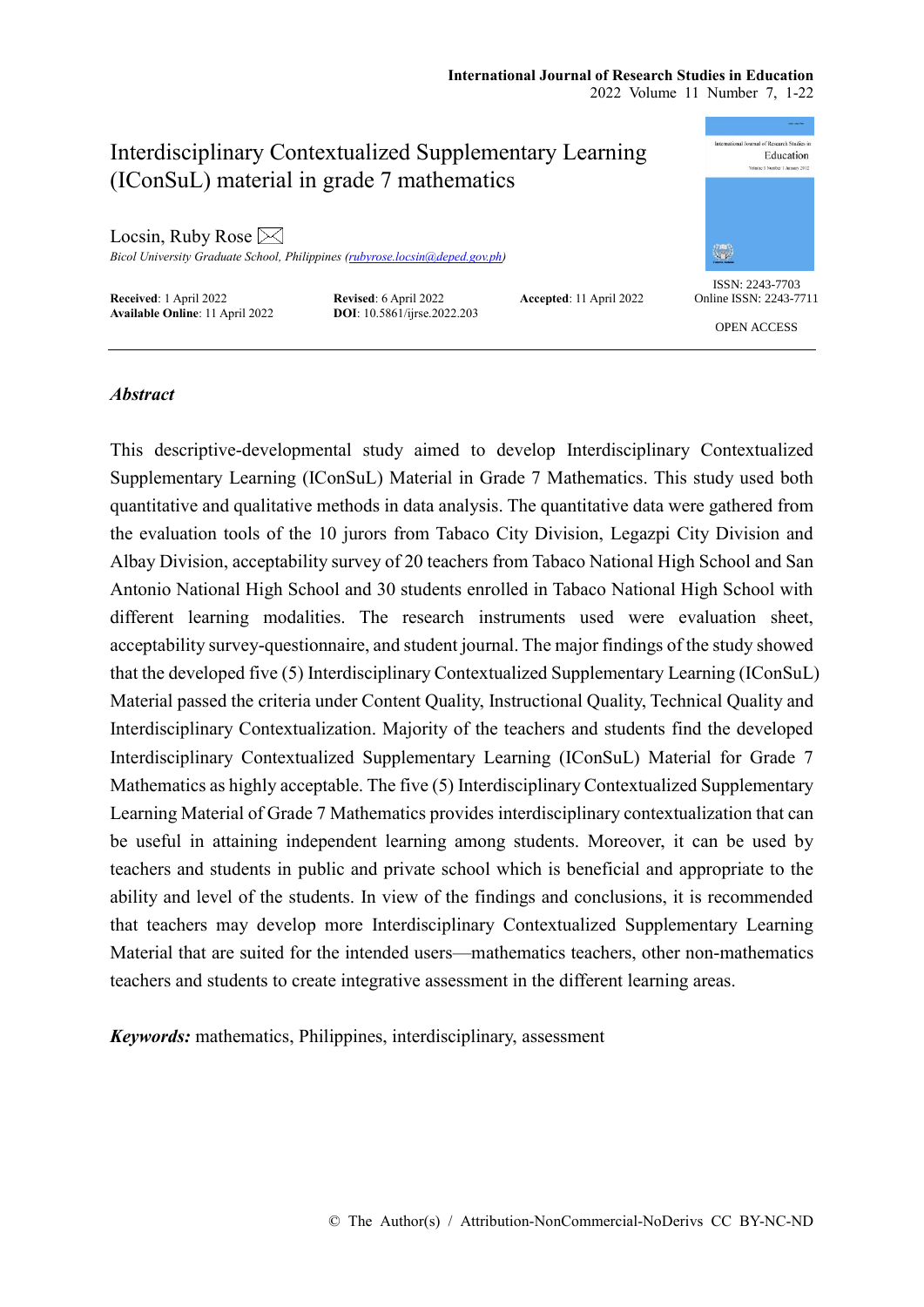# **Interdisciplinary Contextualized Supplementary Learning (IConSuL) material in grade 7 mathematics**

#### **1. Introduction**

The World Health Organization declared the pandemic brought by COVID-19 infection last year; and it has now become a major public health challenge worldwide. The infection control and physical distancing measures are crucial to prevent the virus from further spreading and to help control the pandemic situation. The compulsory physical distancing policy has been implemented in many countries, including the Philippines, resulting in nationwide school and university closures. In accordance with this policy, educational institutions are compelled to make appropriate and timely modifications to continue to deliver education and sustain student academic progress. Since face-to-face learning engagement of students and teachers within the school has been suspended due to the pandemic, this has paved the way to the implementation of different learning deliveries as an urgent response to ensure continuity of education. The teaching and learning activities were immediately shifted to different learning modalities to meet the learners' needs, and one of these is the distance learning (DL) modality. This modality has three types, namely, Modular DL (MDL), Online DL (ODL), and TV/Radio-Based Instruction.

Among these different modality types of DL, most of the students prefer the modular approach. It is widely used because of its capacity to offer flexibility, choice, access, and mobility. Based on DepEd's National Learner Enrolment and Survey Forms (LESFs) data, 8.8 million out of the 22.2 million enrollees (39.6% of total respondents) preferred modular distance learning for this present school year. Meanwhile, 3.9 million enrollees (17.6%) preferred partial to blended learning (which uses a combination of different modalities), 3.8 million (17.1%) preferred online learning, and 1.4 million and 900,000 enrollees preferred TV-based and radio-based learning, respectively (Manlangit et al., 2020).

One of the most significant challenges in learning is for individuals to take responsibility for their own learning. When learners take responsibility for their own learning, they attribute meaning to the process of learning, leading to effective learning (Nzesei, 2015). Teachers need to understand the process of individual learning. In the learning process, individuals are interacting with the environment, i.e., uniquely processing the information and requiring a unique environment for learning. Thus, addressing the challenge in facilitating learning conditions while organizing such interactions should be taken into consideration to help individuals to optimize their learning (Sighn, 2017). Effective learning takes place when there is flexibility and creativity along the strategies employed in the teaching-learning process. One of which is the use of instructional materials. The importance of instructional materials in the development of learners' intellectual abilities and attainment of teaching/learning objectives cannot be over-emphasized. The students taught with instructional materials have excellent achievement scores compared with those taught without any material (Olayinka, 2016). This was supported by Aina (2013) who stated that instructional materials are very important because what students hear can easily be forgotten but what they see cannot be easily forgotten and last longer in their memory. Moreover, improvisation of instructional materials for teaching mathematics is the ability of the mathematics instructors and pupils to produce appropriate, adequate and relevant material resources. There are prerequisite skills that mathematics teachers need for the improvisation of instructional materials. (George & Amadi, 2016).

With our situation right now, it is vital to embrace and adapt to the new normal and to the changes that are happening around us. Students' Mathematics learning should not be compromised; thus, it must be more engaging and relatable to society even if there is limited interaction between students and teachers. Self-learning material should be realistic and integrative so that students can understand and relate to what is happening around them. Since many students find Mathematics a difficult subject, it is important to show them the value of learning it, by enlightening them on the connections that mathematics has with other disciplines and its real-world applications. Interdisciplinary and contextualization is a method of teaching that can give students insight into how mathematics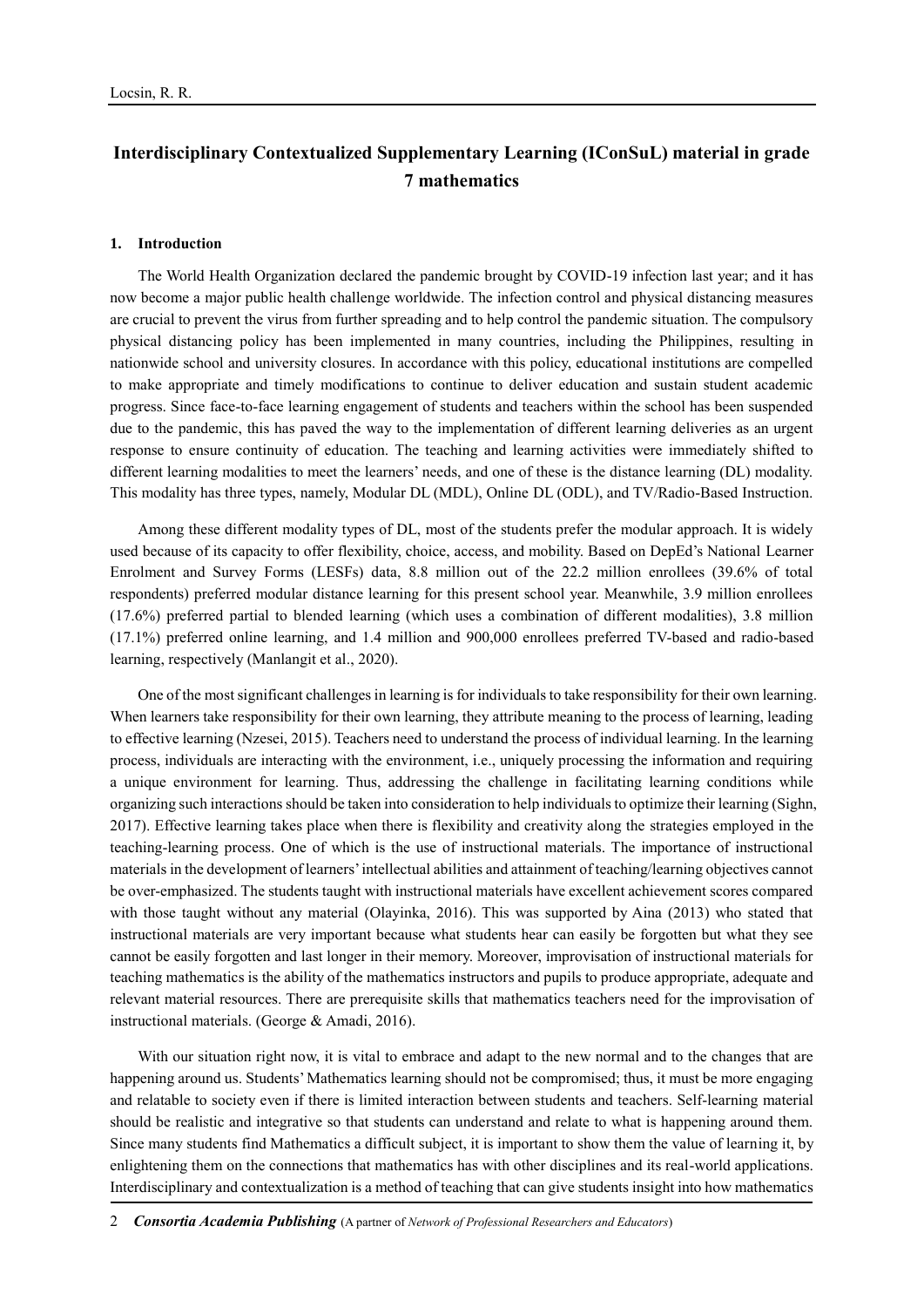is useful in a variety of different fields. In addition to engaging students with relevant curriculum, leading students to discover the connections between mathematics and other subjects are helpful in showing students why learning mathematics is valuable.

Since high school students are in heterogeneous groups, some learners understand the language of Mathematics purely, while others still need supplementary resources to learn it. Because of the formula and rules involved in a mathematics lesson, students tend to develop negative attitudes and concern towards the subject (Altintas & Ilgün, 2017). According to Dangle and Sumaoang (2020), today's learners are struggling to their modules because some of its contents are not individualized to various types of students. Chin (2020) supported Dangle and Sumaoang claims and she added that one of the disadvantages of modular distance learning is the selflearning modules' reliability. As she argued, module being the pivotal instrument in this new norm, its' content should meet the standard learning capacity of various types of students – given that these instructional materials will be assessed by students mostly on their own. This is the reason why, there is a need for supplementary learning materials aligned with DepEd's most essential learning competencies to make the modules more individualized and applicable to the learners.

To better understand the different types of learners, teachers may use interdisciplinary contextualized selflearning materials to make the teaching-learning process realistic and meaningful. Since the instructional material is integrative and has connections with real-world situations, students can basically relate and apply the learning within themselves. This self-learning material can benefit all kinds of learners because it will serve as enrichment for the fast learners and aid those who struggle purely in understanding mathematics. In teaching Mathematics, it is important to use instructional materials to make teaching and learning more effective. Through supplementary learning materials, the teaching and learning processes become more evident, logically realistic, and practical. Availability, adequacy, and relevance of supplementary materials in the classrooms can improve students' knowledge and skills, increase their interests, make the subject matter more realistic, explicating complex concepts, make the learners learn the concepts through experience, and facilitate retention of what is learned (Okobia, 2011 as cited in Dhakal, 2017; Awolaju, 2016; Borigas, 2018).

Research says that the mind logically seeks meaning in context by probing for connections that seem useful and relevant. Learning, as decorated by numerous studies, only transpires when learners process knowledge or new information through their own frames of reference, specifically their own terms of reaction, memory, and experience (K to 12 Toolkit, 2012). Experts in the field of education postulated that interdisciplinary connections promote students' accomplishment, making learning easier, more realistic, and more useful (Shell et al., 2010; Karsten & O'Connor, 2002). Teaching and learning process emphasizes incorporating contextualized situations, connecting concepts/skills within and across learning areas such as Math and Science as it dramatically improves learners' involvement and performance, leading to meaningful learning (Chernus & Fowler, 2010). When students learn close and relevant things to their daily living, their interests are engrossed and maintained (Goode, 2000; Simpson & Nist, 2002).

Moving into the  $21<sup>st</sup>$  century, the needs of the modern society are much different from the previous century due to the shift in skills demand of new industries and technological changes which eventually turn the economy integral and competitive. Society needs a man of the 21<sup>st</sup> century who can live and thrive in a new economy; can keep abreast with the social and intellectual changes; can cope with the demands of the changing times; can apply math knowledge in solving real-life problems; and can connect the subject to various disciplines to grasp a more authentic understanding of a subject matter under study that will lead to mastery learning.

In Education, several effective strategies and new program of Education are taken into consideration to make mathematics easier to understand. Due to the importance of mathematics education across the nation, the Philippines is upgrading the Filipino learners to global competitiveness by holistically developing them through the implementation of the Philippine educational system, the implementation of k to 12 curriculum. This reformation is mandated by Republic Act 10533 known as the "Enhanced Basic Education Act of 2013". One of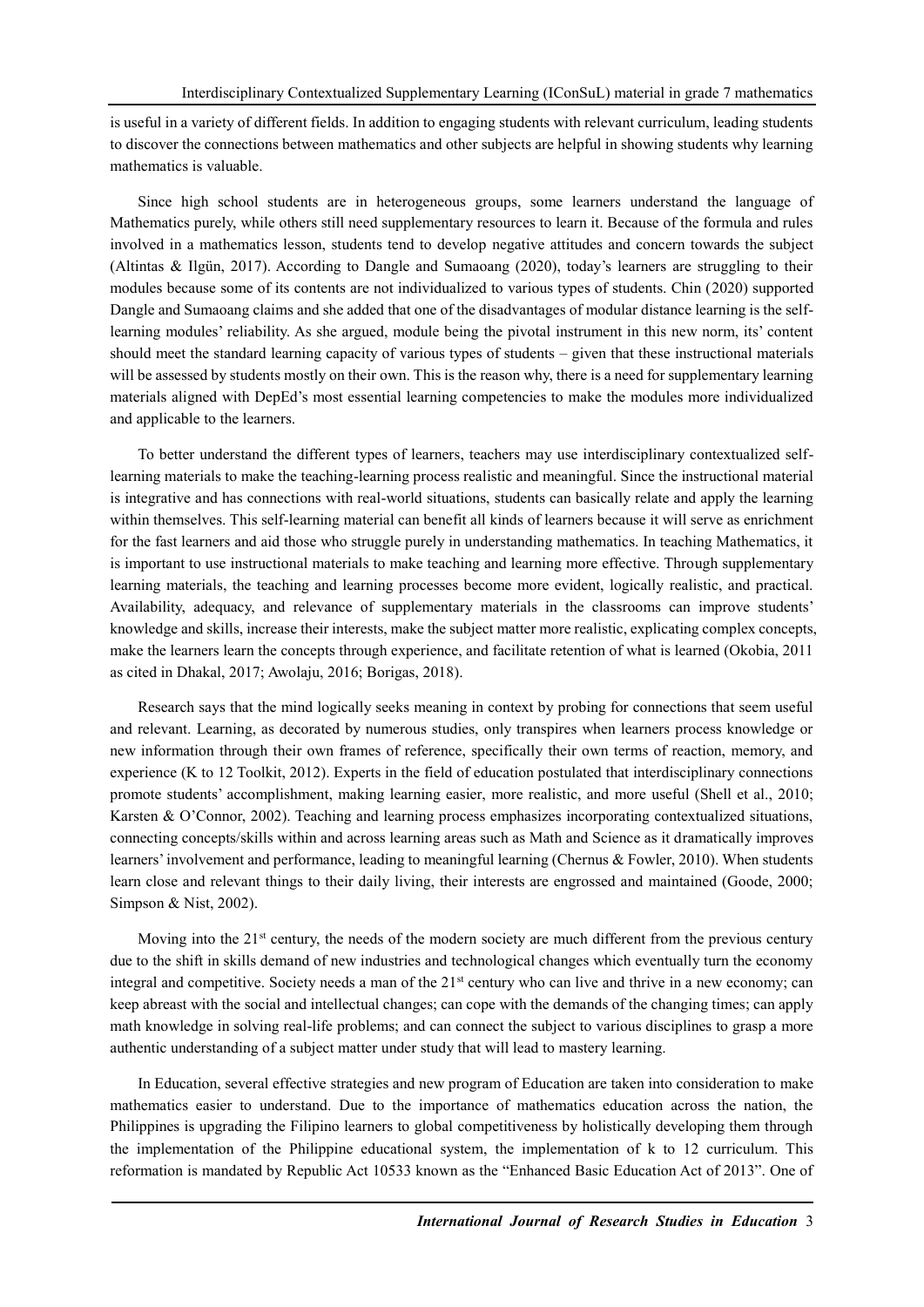the features of the k to 12 is the use of spiral progression approach to ensure mastery of knowledge and skills after each level.

The implementing rules and regulation also states that "the curriculum shall be contextualized and global and shall be flexible enough to enable and allow schools to be localized, indigenous and enhance the same based on their respective educational context" and "the curriculum shall ensure integrated and seamless learning wherein subjects are taught from the simplest to complex in spiral progression wherein subjects are connected and integrated through grade levels" (Official Gazette, 2019).

This study acknowledged the role of Interdisciplinary Contextualized Supplementary Learning (IConSuL) Material in Mathematics education. Integers and Rational Numbers are considered topics in Mathematics that is least mastered based on the report given by the Mathematics teachers. It is included in almost all topics in Mathematics. However, among the skills, solving fractions and integers are the least mastered topics or competencies of grade seven (7) students according to the report done for three consecutive years starting from 2016 (Educational Management Information System of Tabaco National High School, 2018). With a greater aim to improve students' learning experiences in Mathematics and to make supplementary materials that could be beneficial not only during this time of pandemic but for a long period of time as it will serve as learners' guide, reviewer, remediation, reinforcement and their own learning materials, the researcher, being a Mathematics teacher, is motivated to develop Interdisciplinary Contextualized Supplementary Learning (IConSuL) Material focusing on students' least mastered competency in Mathematics.

#### **2. Methodology**

*Research Method -* This study is a descriptive developmental research which utilized quantitative and qualitative research design. Gillaco (2014), discussed that descriptive method seeks the real facts in relation to a current situation. Furthermore, this method works primarily on the description, comparison, analysis and interpretation of data that exists. Furthermore, descriptive developmental method is the systematic study of putting into design, developing and careful evaluation of instructional programs, processes and products that must meet the standard or criteria Davis, (2019). This study focused on the development and validation of Interdisciplinary Contextualized Supplementary Learning (IConSuL) Materials. The quantitative data was gathered from the jurors, teachers and students' evaluation tools on the instruments to be used for this study. The qualitative analysis was from the data of the survey accomplished by both jurors and students; semi-structured interview answers from the teacher and the student journal.

To make sure that the research instruments, level of acceptability survey, and student's journal to be used in this study were reliable and valid, it was evaluated and validated by 10 jurors from the different divisions in Bicol Region which includes Tabaco, Legazpi and Albay who are at least (5) years in the field of teaching and master's degree holders or those with 18 units and above. The Interdisciplinary Contextualized Supplementary Learning (IConSuL) Material was assessed by the 10 (ten) jurors using the evaluation sheets based on the set criteria.

**Sources of Data -** The primary source of data for this study was drawn from the results of experts' validation and the result of acceptability level of Interdisciplinary Contextualized Supplementary Learning (IConSuL) Material from teachers and students. The developed Interdisciplinary Contextualized Supplementary Learning (IConSuL) Material was anchored from the K-12 Most Essential Learning Competencies (MELCs) for Grade Seven (7) Mathematics. Using the evaluation instrument from the Department of Education the Learning Resources and Management Development System evaluation instrument for print resources, the developed Interdisciplinary Contextualized Supplementary Learning (IConSuL) Material was evaluated by ten (10) jurors coming from the different divisions in Bicol Region which includes Tabaco, Legazpi and Albay. The Mathematics teachers were in the field of teaching for at least (5) years. They are doctoral degree holders, and masters' degree holders, with complete academic requirements and with 18 units and above in master's degree. On the other hand, the Interdisciplinary Contextualized Supplementary Learning (IConSuL) Material was evaluated using the level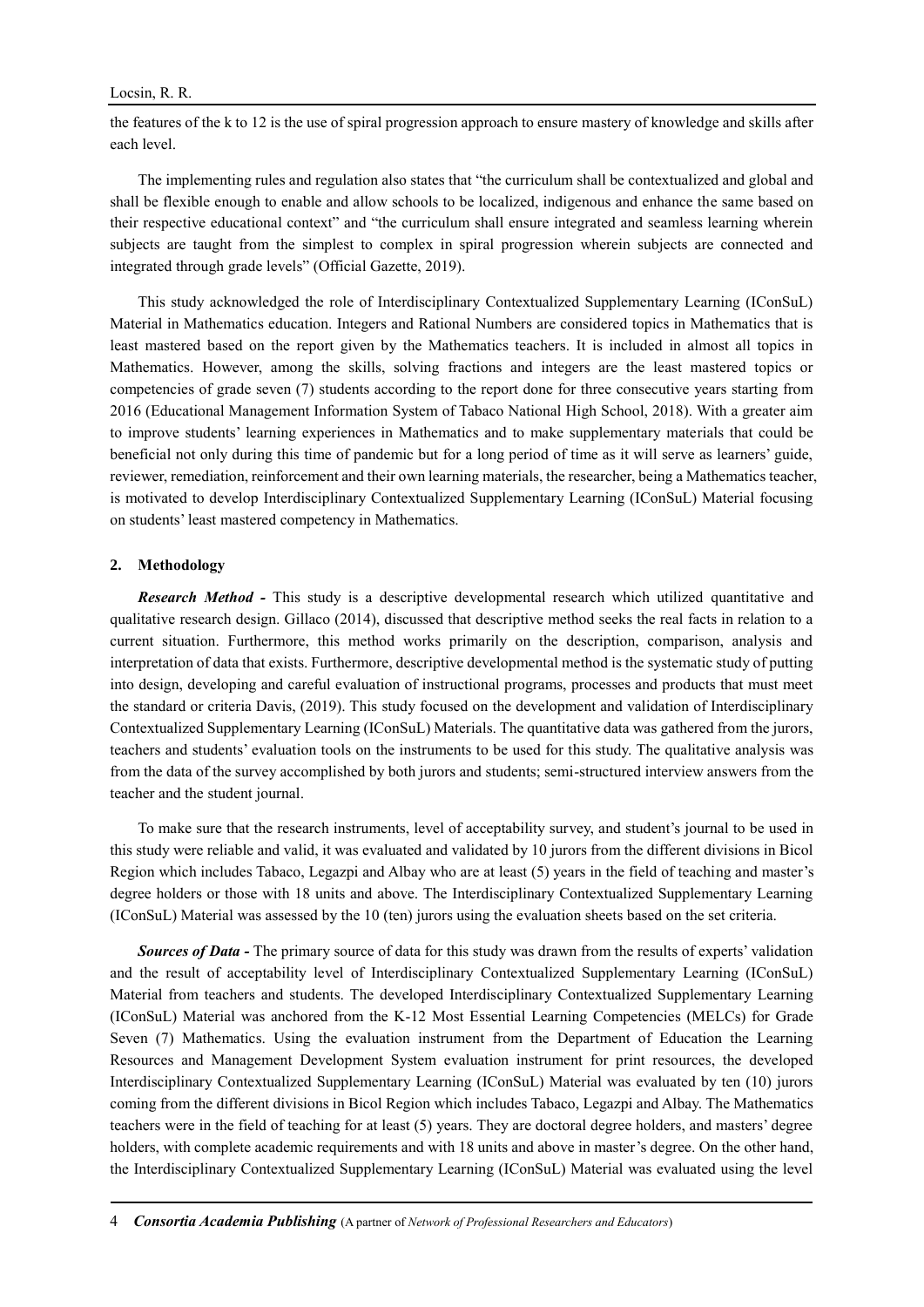of acceptability survey by twenty (20) Mathematics teachers from Tabaco National High School and San Antonio National High School and 30 randomly selected students enrolled in Tabaco National High School under different modalities. Since there were nine (9) Mathematics teachers in San Antonio National High School and four (4) of the teachers met the qualification needed for the acceptability survey, they were included in the study. These 20 Mathematics teachers include the Department Head, Master Teachers, Head Teacher and other teachers who were in the field of teaching for at least (5) years. The 30 Grade seven (7) students were randomly selected to determine the acceptability level of the Interdisciplinary Contextualized Supplementary Learning (IConSuL) Material. At the same time, they were given students' journal to identify their personal perception towards using the Interdisciplinary Contextualized Supplementary Learning (IConSuL) Material in learning.

*Respondents -* The main respondents were the 10 jurors, 20 teachers and 30 students. The validators were composed of 10 jurors from the different division within Bicol Region of the Department of Education. These validators were in the field of teaching for at least five (5) years and they were doctor of philosophy holders, masters' degree holders, with complete academic requirements and with 18 units and above in master's degree. The validators were carefully selected as they were the major contributors in validating the developed Interdisciplinary Contextualized Supplementary Learning (IConSuL) Material to its intended users, the learners and the teachers. The twenty (20) Mathematics teachers from Tabaco National High School and San Antonio National High School was randomly selected for the level of acceptability survey which include Department Head, Master Teachers, Head Teachers and other teachers who were at least (5) years in the service. The 30 grade seven (7) students enrolled in Tabaco National High School was randomly selected under the different learning modalities- printed, digital and online.

*Instruments -* The following instruments were utilized in this study: (1) the evaluation tools for the validators, the (2) level of acceptability survey for the teachers and students and (3) students' journal for the Interdisciplinary Contextualized Supplementary Learning (IConSuL) Material.

*Evaluation tool for the IConSuL Materials.* This tool was adopted from Department of Education Learning Resources Management and Development System evaluation instrument for print resources; this detailed validators' or experts' evaluation on the developed Interdisciplinary Contextualized Supplementary Learning (IConSuL) Material. The evaluation tool validated Interdisciplinary Contextualized Supplementary Learning (IConSuL) Material to along with its: (a) content quality; (b) instructional quality; and (c) technical quality (d) interdisciplinary contextualization. This evaluation sheet was evaluated using the Likert Scale with the following measures: (4) Very Satisfactory, (3) Satisfactory, (2) Poor, and (1) Not Satisfactory. The results from this instrument served as a basis for determining the validity of the developed Interdisciplinary Contextualized Supplementary Learning (IConSuL) Material.

*Level of Acceptability Survey for Teachers and Students*. This was gathered to determine the level of acceptance of the developed Interdisciplinary Contextualized Supplementary Learning (IConSuL) Material based on the assessment of the teachers and students. The level of acceptance survey of the developed Interdisciplinary Contextualized Supplementary Learning (IConSuL) Material was treated separately. These were evaluated using the Likert Scale with the following category: (5) Strongly Agree, (4) Agree, (3) Moderately Agree, (2) Disagree, and (1) Strongly Disagree. This survey was adopted and modified from the instrument used by Cheng et. al. (2016) in their study. The degree of agreement was translated into its corresponding level of acceptance using a predetermined interval.

*Students' Journal*. These provided insights on students' perception towards the Interdisciplinary Contextualized Supplementary Learning (IConSuL) Material. By asking students some open-ended questions, they were given the chance to express their thought and experiences on the activities they performed using the material. This strategy has been proven effective in eliciting the inner thoughts of the respondents.

*Data Gathering Procedure -* The study were divided into four (4) phases, namely: (1) preparatory phase in conducting the research study; (2) development phase of the Interdisciplinary Contextualized Supplementary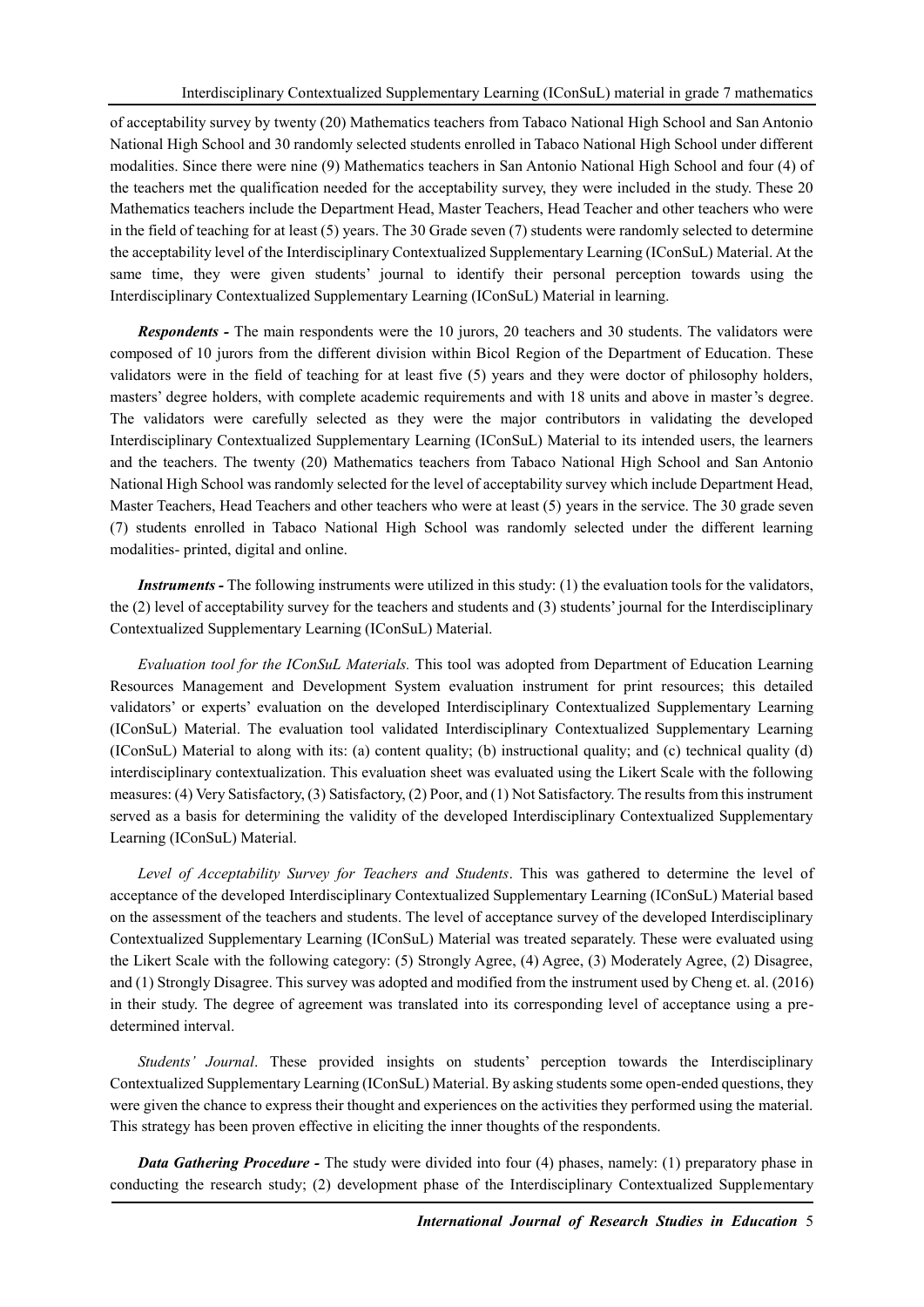Learning (IConSuL) Material; (3) validation phase using the survey questionnaire and modification of the Developed Interdisciplinary Contextualized Supplementary Learning (IConSuL) Material and (4) evaluation phase using the acceptability survey and data analysis of the Interdisciplinary Contextualized Supplementary Learning (IConSuL) Material.

*Stage 1: The Preparatory Phase in Conducting the Research Study.* In this phase, the necessary documents (i.e. letters of communications, instruments to be used, etc.) were prepared prior to the main conduct of this study. A simple survey was administered and distributed around the community to determine the available resources that can be used to develop the instructional materials.

*Stage 2: The Development Phase of the IConSuL Material*. After the permission for the conduct of the study, came the development of the Interdisciplinary Contextualized Supplementary Learning (IConSuL) Material. The developed Interdisciplinary Contextualized Supplementary Learning (IConSuL) Material was aligned to the Most Essential Learning Competencies (MELCs) of the Department of Education for Grade 7 Mathematics in the topic area of Integers and Rational Numbers. The Interdisciplinary Contextualized Supplementary Learning (IConSuL) Material was composed of the following parts: (a) objectives; (b) preliminary activities; (c) discussion; (d) practice exercises; (e) assessment; and (f) enrichment.

*Stage 3: The Validation Phase Using the Survey Questionnaire and Modification of the Developed Interdisciplinary Contextualized Supplementary Learning (IConSuL) Material.* After the development of the Interdisciplinary Contextualized Supplementary Learning (IConSuL) Material, it was validated by 10 jurors coming from Tabaco, Legazpi and Albay Division. Modifications and improvement of the Interdisciplinary Contextualized Supplementary Learning (IConSuL) Material based on the evaluators' comments and suggestions were also included in this stage.

*Stage 4: The Evaluation Phase using the Acceptability Survey and Data Analysis of the Interdisciplinary Contextualized Supplementary Learning (IConSuL) Material.* In this stage, the Interdisciplinary Contextualized Supplementary Learning (IConSuL) Material was re-validated by the same jurors. The final refinements or modifications made on Interdisciplinary Contextualized Supplementary Learning (IConSuL) Material was based on the comments, suggestions, and recommendations of the validators. These were validated again by 10 jurors and was revised as suggested. After the revision, the 20 teachers from Tabaco National High School and San Antonio National High School and the selected 30 students were asked to accomplish the level of acceptability survey to determine the acceptability of the developed Interdisciplinary Contextualized Supplementary Learning (IConSuL) Material. The journal writing guide to the students was also distributed which was answered to support the level of acceptability survey. Also, the necessary statistical tools and methods to determine and interpret this study's results was utilized.

*Statistical Treatment of Data -* The data collected in this study was analyzed and interpreted using the following statistical tools: *Weighted Mean.* This was used in the study to determine the expected outcome where each outcome has a different probability of occurring from the evaluators on the evaluation sheets. *Frequency.* This was used in the study to identify the total number of responses of the teachers and students in the acceptability survey. *Mode*. This was used in the study to identify the responses of the teachers and students that occurs most frequently in the acceptability survey. *Percentage.* This was used in the study to specify the percentage of observations that exist for each indicator in the survey of acceptability.

# **3. Results and Discussion**

Five (5) Interdisciplinary Contextualized Supplementary Learning Material were developed in this study to address the identified learning competencies from Grade 7 most essential learning competencies. The developed Interdisciplinary Contextualized Supplementary Learning (IConSuL) Material have the following parts: (a) objectives; (b) preliminary activity; (c) discussion; (d) practice exercises; (e) assessment; and (f) enrichment. The Interdisciplinary Contextualized Supplementary Learning Material developed were evaluated by 10 identified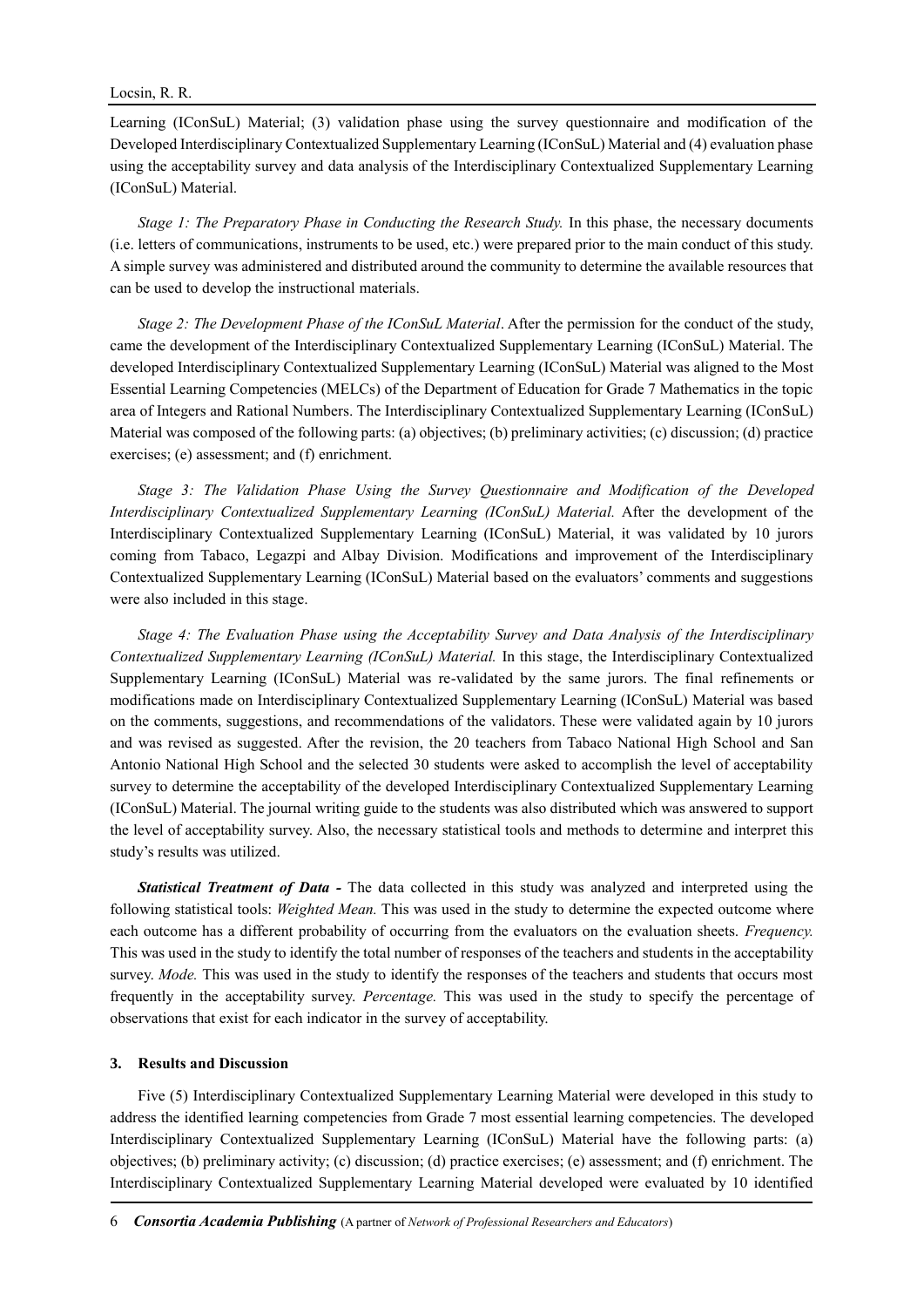experts. The developed Interdisciplinary Contextualized Supplementary Learning (IConSuL) Material was evaluated using the Evaluation Rating Sheet for Print Materials prescribed by the Learning Resource Management and Development System (LRMDS) Assessment and Evaluation under Department of Education. This has three factors: A. Content Quality, B. Instructional Quality, and C. Technical Quality. The researcher also makes use of an additional factor: D. Interdisciplinary Contextualization. For Factor A, B and C, it has 8 indicators, while there is 5 for Factor D. For Factor A, B and C, a juror must set a total score of at least 24 points out of a maximum 32 points to pass the criterion. For Factor D a juror must score at least 15 points out of the maximum 20 points to pass. It should be noted that any material which fails at least one of the four (4) factors shall not be recommended for possible use in the public schools. In addition, errors observed by the experts such as conceptual errors, grammatical errors, typographical errors, computational errors, etc. were ensured to be fixed and cleared before implementation.

*A. Content Quality.* In this study, content quality was assessed using the indicators from the Learning Resources Management and Development System for non-print materials. Under this factor are the eight (8) indicators which evaluate the consistency of the material to the most essential learning competency, relevance to real-life, promotion of positive values, appropriateness of language, organization, accuracy and out datedness of the content. Table 2a presents the assessment of the developed Interdisciplinary Contextualized Supplementary Learning (IConSuL) Material.

# **Table 2a**

### *Content Quality Evaluation Results*

| Title of the IConSuL Material                                   | <b>Content Quality</b> |                |  |  |  |
|-----------------------------------------------------------------|------------------------|----------------|--|--|--|
|                                                                 | Mean Total Score       | Interpretation |  |  |  |
| Perform Fundamental Operations on Integers                      | 31.10                  | Passed         |  |  |  |
| Illustrate the Different Properties of Operations on the Set of | 31.10                  | Passed         |  |  |  |
| Integers                                                        |                        |                |  |  |  |
| Express Rational Numbers from Fraction Form to Decimal          | 31.40                  | Passed         |  |  |  |
| Form and Vice Versa                                             |                        |                |  |  |  |
| Perform Operations on Rational Numbers                          | 31.00                  | Passed         |  |  |  |
| Represent Real-Life Situations and Solve Problems Involving     | 31.80                  | Passed         |  |  |  |
| <b>Rational Numbers</b>                                         |                        |                |  |  |  |

The data shown in table 2a presented all the Interdisciplinary Contextualized Supplementary Learning (IConSuL) Material, total mean score, and the corresponding descriptions. The table showed that all the developed Interdisciplinary Contextualized Supplementary Learning (IConSuL) Material passed the evaluation under content quality. This is clearly supported by the evaluation of the jurors who rated all the Interdisciplinary Contextualized Supplementary Learning (IConSuL) Material ranging from three (3) as satisfactory to four (4) as very satisfactory. This is a delicate part of the intervention since its consistency to the learning objectives, set by the Department of Education for Grade 7 Mathematics, must be met. This is the reason why the researcher followed the competencies set and time allowance in making the Interdisciplinary Contextualized Supplementary Learning Material. Hence, based from the evaluation of the jurors, it showed that all of the Interdisciplinary Contextualized Supplementary Learning Material developed were consistent with topics found in DepEd Most Essential Learning Competencies of Grade seven (7) as the jurors rated all of them "very satisfactory".

The concepts and activities given in the Interdisciplinary Contextualized Supplementary Learning Material were accurate. Contents were up-to-date since they were based from the learning guide of Grade 7 Curriculum. The problems were based from the learning materials of Grade 7. Aside from that, some problems were taken from trusted sources in the internet and published books. Moreover, word problems as application of concepts were familiar to the students' common background as it used contextualization on the concepts and integration of other subjects were utilized to make the activities more interesting. They were properly selected and constructed so that students can relate to them. Represent Real-Life Situations and Solve Problems Involving Rational Numbers" got the highest mean total score of 31.80 out of the maximum 32 points under content quality. This was supported by one juror who emphasized "The enrichment activity part was the most creatively done for me. It was a different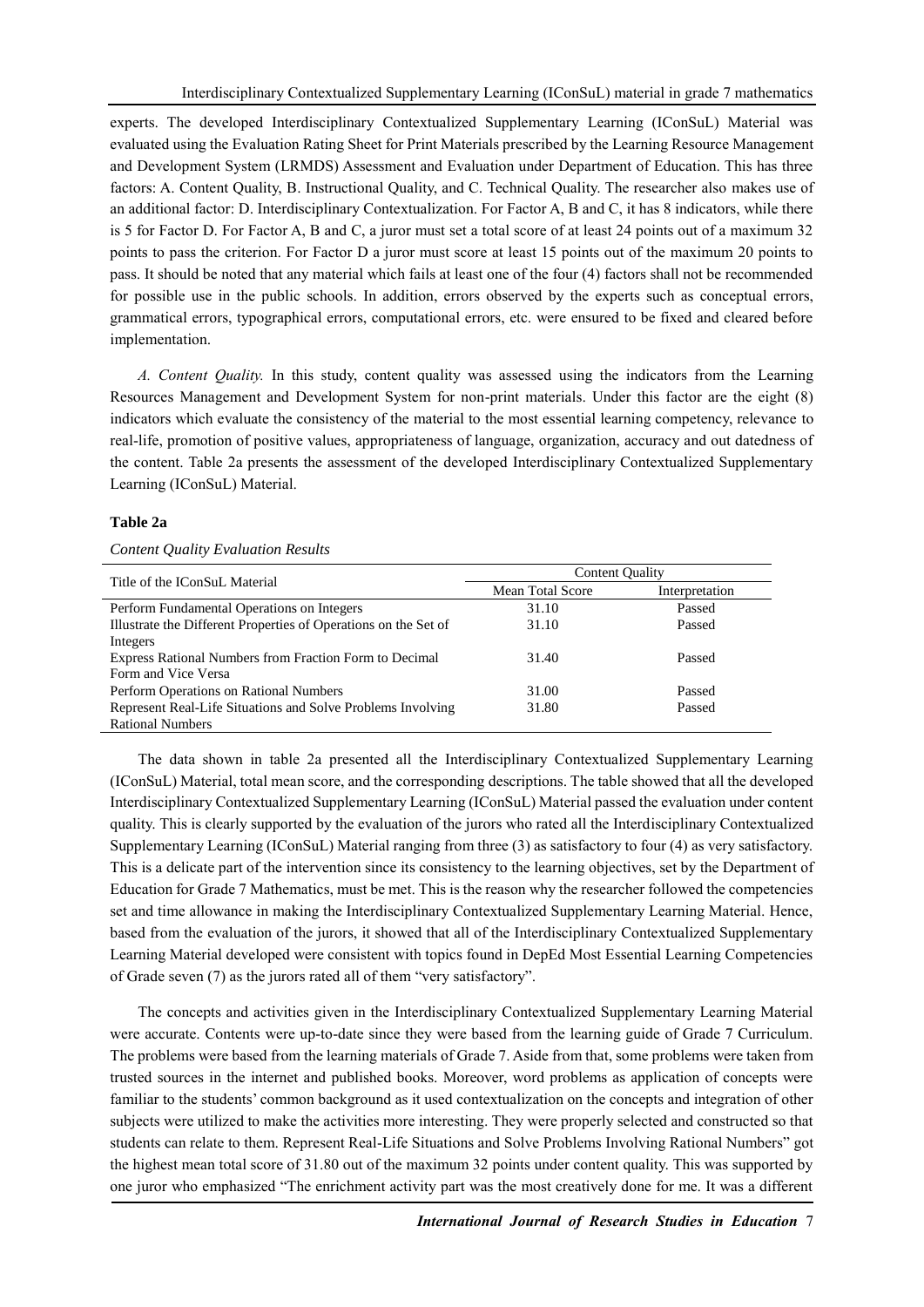flavor to give such a kind of exercises for the learners".

*B. Instructional Quality.* Instructional quality was also measured using the indicators from the Learning Resources Management and Development System for non-print materials. This will ensure the appropriateness of the material, objectives and its feasibility for use. Table 2b presents the assessment of the developed Interdisciplinary Contextualized Supplementary Learning (IConSuL) Material. The total mean scores and its corresponding interpretations are likewise presented.

### **Table 2b**

#### *Instructional Quality Evaluation Results*

| Title of the IConSuL Material                                   | <b>Instructional Quality</b> |                |  |  |  |
|-----------------------------------------------------------------|------------------------------|----------------|--|--|--|
|                                                                 | Mean Total Score             | Interpretation |  |  |  |
| Perform Fundamental Operations on Integers                      | 31.10                        | Passed         |  |  |  |
| Illustrate the Different Properties of Operations on the Set of | 30.30                        | Passed         |  |  |  |
| Integers                                                        |                              |                |  |  |  |
| Express Rational Numbers from Fraction Form to Decimal          | 31.30                        | Passed         |  |  |  |
| Form and Vice Versa                                             |                              |                |  |  |  |
| Perform Operations on Rational Numbers                          | 30.80                        | Passed         |  |  |  |
| Represent Real-Life Situations and Solve Problems Involving     | 31.20                        | Passed         |  |  |  |
| <b>Rational Numbers</b>                                         |                              |                |  |  |  |

The data on the table showed that all the Interdisciplinary Contextualized Supplementary Learning (IConSuL) Material passed the evaluation on the instructional quality. This means that the purpose of the material was welldefined. One juror even stated verbally that there is no problem with the learning objectives and purpose of the material are clearly stated and measurable. Moreover, the tasks are properly laid out and explained to the students as shown on the image on the next page. The Interdisciplinary Contextualized Supplementary Learning (IConSuL) Material with the topic Expressing "Rational Numbers from Fraction Form to Decimal Form and Vice Versa" got the highest mean total score of 31.30 out of the maximum 32 points under instructional quality. This was commended by one of the jurors who stated "I particularly commend the assessment activities. The activities are enjoyable, stimulating, challenging, and engaging."

*c. Technical Quality*. Technical quality was evaluated using the indicators from the Learning Resources Management and Development System for non-print materials. Under this factor are the 8 indicators which evaluate the illustrations, vocabulary and screen displays (text). Table 4 presents the assessment of the Interdisciplinary Contextualized Supplementary Learning (IConSuL) Material.

### **Table 2c**

# *Technical quality evaluation results*

| Title of the IConSuL Material                                   | <b>Technical Quality</b> |                |  |  |  |
|-----------------------------------------------------------------|--------------------------|----------------|--|--|--|
|                                                                 | Mean Total Score         | Interpretation |  |  |  |
| Perform Fundamental Operations on Integers                      | 30.90                    | Passed         |  |  |  |
| Illustrate the Different Properties of Operations on the Set of | 30.20                    | Passed         |  |  |  |
| Integers                                                        |                          |                |  |  |  |
| Express Rational Numbers from Fraction Form to Decimal          | 30.50                    | Passed         |  |  |  |
| Form and Vice Versa                                             |                          |                |  |  |  |
| Perform Operations on Rational Numbers                          | 30.30                    | Passed         |  |  |  |
| Represent Real-Life Situations and Solve Problems Involving     | 30.40                    | Passed         |  |  |  |
| <b>Rational Numbers</b>                                         |                          |                |  |  |  |

This table shows that all Interdisciplinary Contextualized Supplementary Learning (IConSuL) Material passed the indicators for Technical Quality of non-print materials under the Learning Resources Management and Development System (LRMDS). The Interdisciplinary Contextualized Supplementary Learning (IConSuL) Material with the topic "Perform Fundamental Operations on Integers" got the highest mean total score of 30.90 out of the maximum 32 points under technical quality. This indicates that the text used in the Interdisciplinary Contextualized Supplementary Learning (IConSuL) Material were synchronized together with the visuals, the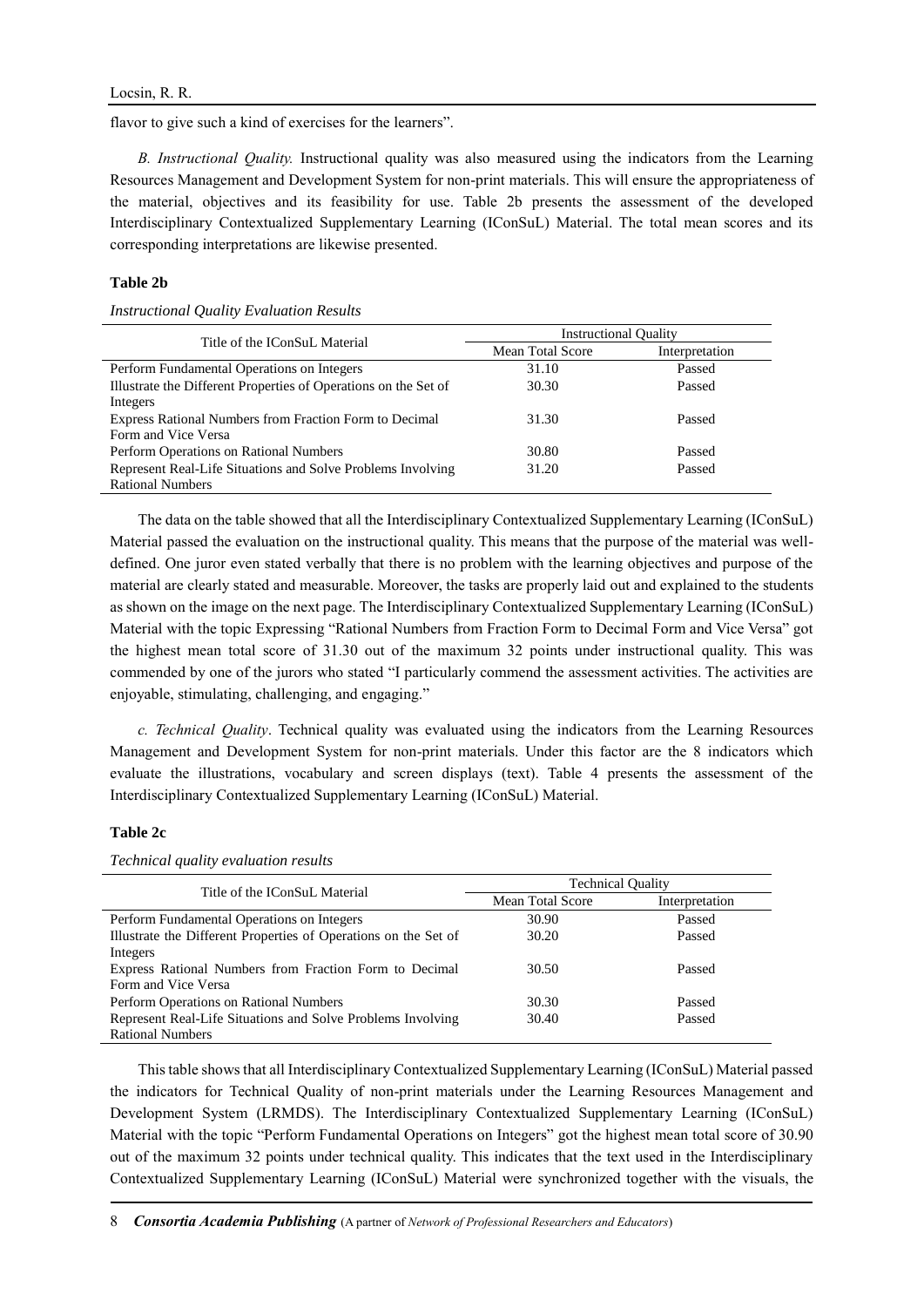vocabulary level and the presentation and organization of ideas are logical and smooth. Interdisciplinary Contextualized Supplementary Learning (IConSuL) Material is free from major typographical errors and appropriate for instructional purposes which made the students to easily understand the concepts. A juror supported that "The visuals used are good examples of letting the students imagine what something looks like especially nowadays where limited movements took place." The grammar is simple and understandable which can add up to strengthen the comprehension of the learners".

*D. Interdisciplinary Contextualization.* Interdisciplinary Contextualization in the material was validated using the indicators made by the researcher itself. Aside from the ten jurors who validated the instruments used in this research study, the indicators along contextualization were checked and validated by one (1) Teacher III and two (2) master teachers teaching at Tabaco National High School. Under this factor are the 5 indicators which evaluate the integration of different subjects or disciplines to Mathematics, learn new ways of transmitting information and connecting with others, recognize variety of perspectives and form of exploration that promotes engagement and learning. This factor also emphasized the relationship of things to daily life, background knowledge using some of cultural element and the application of metacognitive awareness in everyday living. Table 2d presents the assessment of the Interdisciplinary Contextualized Supplementary Learning Material.

# **Table 2d**

| Title of the IConSuL Material                                   | Contextualization |                |  |  |  |
|-----------------------------------------------------------------|-------------------|----------------|--|--|--|
|                                                                 | Mean Total Score  | Interpretation |  |  |  |
| Perform Fundamental Operations on Integers                      | 19.80             | Passed         |  |  |  |
| Illustrate the Different Properties of Operations on the Set of | 20.00             | Passed         |  |  |  |
| Integers                                                        |                   |                |  |  |  |
| Expressing Rational Numbers from Fraction Form to Decimal       | 19.80             | Passed         |  |  |  |
| Form and Vice Versa                                             |                   |                |  |  |  |
| Perform Operations on Rational Numbers                          | 20.00             | Passed         |  |  |  |
| Represent Real-Life Situations and Solve Problems Involving     | 20.00             | Passed         |  |  |  |
| <b>Rational Numbers</b>                                         |                   |                |  |  |  |

### *Interdisciplinary contextualization evaluation results*

This table shows that all Interdisciplinary Contextualized Supplementary Learning Material passed the indicators for interdisciplinary contextualization. This indicates that the Interdisciplinary Contextualized Supplementary Learning (IConSuL) Material relate things to daily life and consists of interdisciplinary contextualized activities relevant to concepts of Mathematics and other learning areas. This indicates that the Interdisciplinary Contextualized Supplementary Learning Material effectively achieve its goal on the integration of other discipline in learning Mathematics using the local environment, culture and resources.

Some activities in the Interdisciplinary Contextualized Supplementary Learning (IConSuL) Material includes travelling around Tabaco City and Bicol Region, cooking local foods like laing, cassava cake, latik, *mascasotes* and other local products found in Tabaco City, sharing and caring during this pandemic through community pantry, helping and training oneself in a business venture for future success, exercising and doing workouts to maintain healthy lifestyle, saving money for future needs, getting ready for a job interview and other real life activities which is beneficial to the students and motivate students learning. Moreover, the material helps students reflect on their learning to bridge ideas from a familiar concrete context so they can recognize their own personal relationship to these concepts. The Interdisciplinary Contextualized Supplementary Learning (IConSuL) Material is also link across different subjects or disciplines to enhance learning which bridge the gap between mathematics and other subject areas. It is evident in the Interdisciplinary Contextualized Supplementary Learning (IConSuL) Material that the subjects Science, English, Filipino, Edukasyon sa Pagpapakatao (ESP), Technology and Livelihood Education (T.L.E), Music Arts P.E.and Health (MAPEH), Araling Panlipunan were integrated in the tasks which let the students explore, participate and learn from the different tasks provided. One of the jurors stated that "Integration of other subjects to Mathematics brings together diverse knowledge which will enable students to develop a meaningful understanding of new concepts and existing knowledge.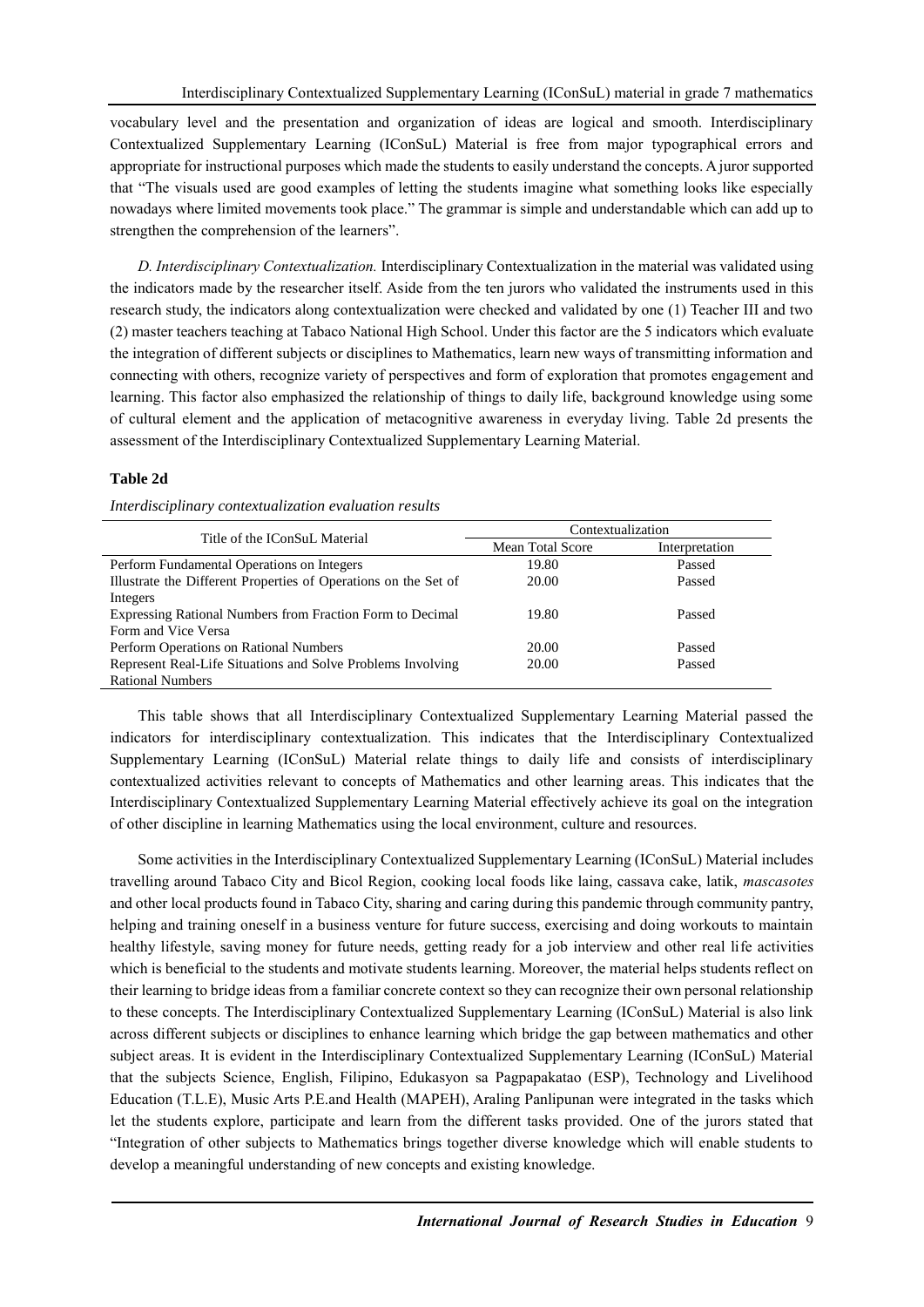The activities given in the Interdisciplinary Contextualized Supplementary Learning (IConSuL) Materials are more likely community based so that students will be more interested in the subjects and concepts being taught, and they will be more inspired to learn because a particular thing really exists. The topic is connected to concepts, issues, and contexts that are more familiar, understandable, accessible, or personally relevant to them. The Interdisciplinary Contextualized Supplementary Learning (IConSuL) Material with the topic "Illustrate the Different Properties of Operations on the Set of Integers", "Perform Operations on Rational Numbers" and "Represent Real-Life Situations and Solve Problems Involving Rational Numbers" got the highest mean total score of 20 out of the maximum 20 points under contextualization All the jurors commended on how contextualization and interdisciplinary were incorporated in the Interdisciplinary Contextualized Supplementary Learning (IConSuL) Material.

One of the jurors stated that "The real life situations are of great deal in engaging student's attention". Another juror stated that "The IConSuL Material is stimulating and appealing to the target learners. The activities are interdisciplinary and logically sequenced. Thus, it is likely to enhance students' understanding of performing operations on integers especially it is one of the least mastered skills of most learners. Integrating localized situations in practice exercises are like feeding two birds with one stone since students learn Math and at the same time their awareness of our country." Another juror stated that "Integrating localized situations/problems in Practice Exercise is like hitting two birds with one stone since students learn Math and at the same time their awareness of our country."

|  |  | The preliminary activity is engaging and the concepts are well explained.<br>Thitagrating localized situations/problems in Practice Exercise is like feeding two<br>birds w/one scone since students team Math and at the same time |  |
|--|--|-------------------------------------------------------------------------------------------------------------------------------------------------------------------------------------------------------------------------------------|--|
|  |  |                                                                                                                                                                                                                                     |  |
|  |  |                                                                                                                                                                                                                                     |  |

Plate 15: Juror's appreciation of the developed IConSuL Material

Another juror verbally stated that "The tasks are engaging which allow students to learn and experience reality and apply these learnings to the real world. In that way, they will be able to feel that they are learning not only the Mathematics concept but the application of these concepts to the real world." The material helps learners activate their own background knowledge through the use of some cultural element to make the learning more meaningful. Interdisciplinary Contextualized Supplementary Learning (IConSuL) Materials also gives emphasis on knowing one's culture. Bicolano's culture and values are evident in the activities which help individual strengthen one's identity and appreciate cultural elements. The Interdisciplinary Contextualized Supplementary Learning (IConSuL) Materials also give importance to the local sports, clothing, delicacies, festivals, social beliefs and values of Bicolanos. Incorporating cultural elements on the Interdisciplinary Contextualized Supplementary Learning (IConSuL) Material is very important because it influences an individual's life in a variety of ways including values, views, desires and purpose. In addition, belonging to a culture provides people with a sense of identity, purpose and belongingness. Also, the Interdisciplinary Contextualized Supplementary Learning (IConSuL) Materials develops the content knowledge of students and procedural knowledge, such as the metacognitive awareness of when and how to apply what has been learned.

> Comments / Suggestions : the developed Iconsul material is avery good tool for the attainment of the learning The developed iconsul material is due of your intervalsed which will benefit the learners<br>competency. Howas well-propared and very contextualized which will benefit the learners Comprising. House writing paparo and his erg ... Hourver, I suggest that the developer use consistent Plate 16: Juror's appreciation of the developed IConSuL Material

Since the Interdisciplinary Contextualized Supplementary Learning (IConSuL) Material consists of varied real-life activities, it allows individual to develop competency and apply what they have learned in real life.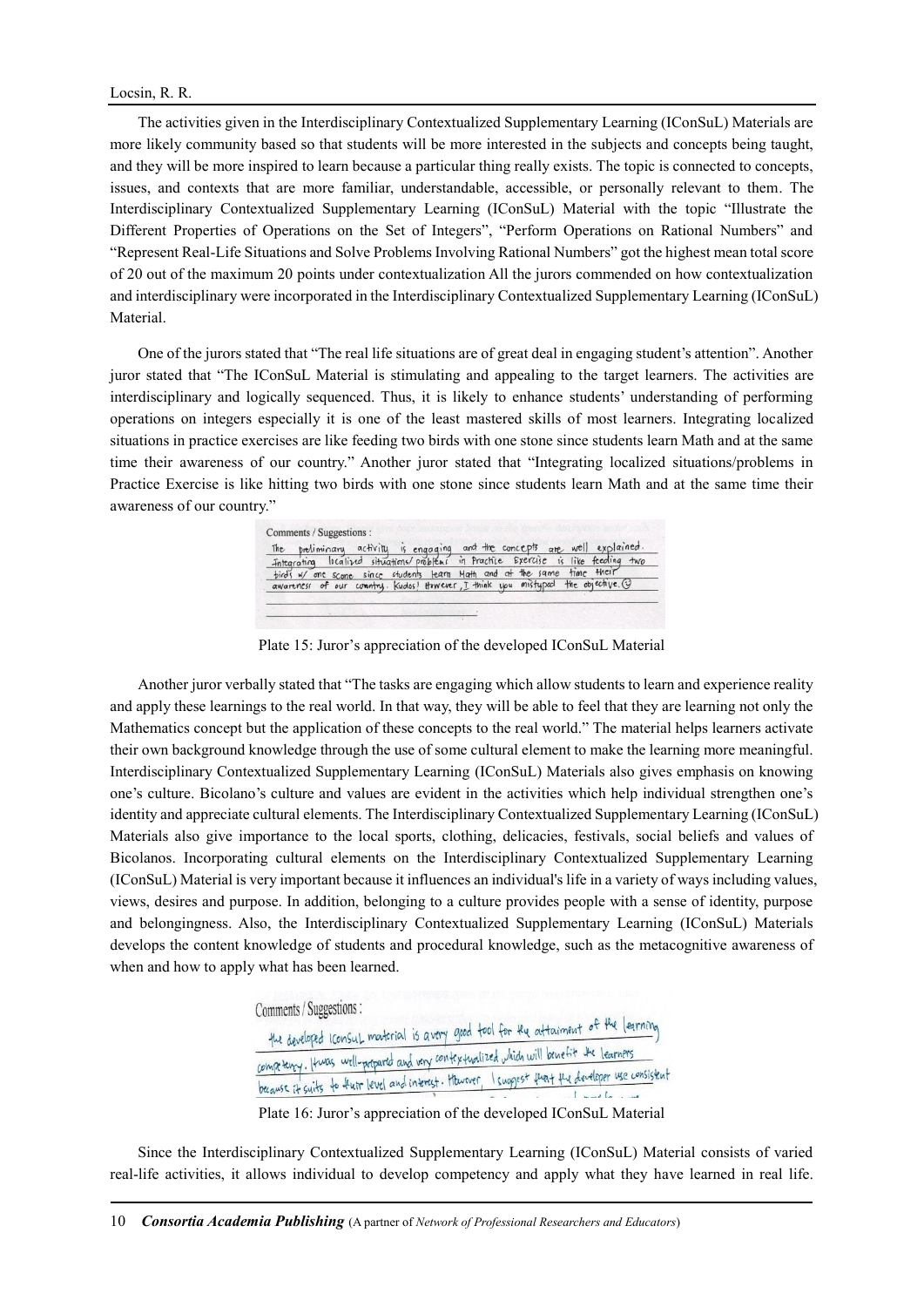Students are given time to reflect upon the task demand and independently select and employ the appropriate learning strategy in solving math problems. Moreover, students are given the ability to apply their learnings in real life.

| Comments / Suggestions :                                                                                                                   |                                                     |  |  |  |  |  |
|--------------------------------------------------------------------------------------------------------------------------------------------|-----------------------------------------------------|--|--|--|--|--|
|                                                                                                                                            | Integration of other inbjects to Mathematics brings |  |  |  |  |  |
| together diverse knowledge which will enable students to<br>develop of neaningful understanding of new concepts and<br>existing knowledge. |                                                     |  |  |  |  |  |
|                                                                                                                                            |                                                     |  |  |  |  |  |
|                                                                                                                                            |                                                     |  |  |  |  |  |

Plate 17: Juror's appreciation of the developed IConSuL Material

Students were allowed to explore old and new ideas in developing more compelling learning. One example of integration in the Interdisciplinary Contextualized Supplementary Learning (IConSuL) Material is the application of English proverbs to mathematics problem that provides good values which students should put into practice. The Interdisciplinary Contextualized Supplementary Learning (IConSuL) Material is also flexible to other subjects like Araling Panlipunan because it can be seen in the other tasks how the map of Asia can be useful in teaching decimal and fraction. Aside from the integration, the material promotes the development and application of what has been taught and learned in a variety of perspectives. A juror stated that "The application of the lesson in the diverse areas is very engaging." It gives students examples of how Math can be effectively used. Surely it will help them appreciate the usefulness of Math in our lives. Also, it allows students to appreciate flexibility of Mathematics towards other learning areas. It is shown that the practical application of Mathematics lies everywhere. Mathematics helps us understand the world and provides an effective way of building mental discipline. Math encourages logical reasoning, critical thinking, creative thinking, abstract or spatial thinking, problem-solving ability, and even effective communication skills.

comments/suggestions: in of the legron in the livered avenue

Plate 18: Juror's appreciation of the developed IConSuL Material

The Interdisciplinary Contextualized Supplementary Learning (IConSuL) Material has a lot of problems which are relevant to the activities in the real world. One example of the activity that can be learn and apply is the simple help offered by an ABM student to a relative by keeping an eye on the store during free time and helping that relative in buying items intended for the store. In this simple activity, students can apply their skills in Mathematics and at the same time learn new skills in running a small store.

One of the verbal statements given by one of the jurors stated that "The Interdisciplinary Contextualized Supplementary Learning (IConSuL) Material can bring out the best in an individual. Learning different things in one material is a big help for students to develop their sense of receptiveness." Moreover, the material has interdisciplinary activities which helps learners better develop their communication skills and learn new ways of transmitting information and connecting with others who may be different from them. Since not all students has the same pacing when it comes to solving and appreciating Mathematics, the Interdisciplinary Contextualized Supplementary Learning (IConSuL) Material is one solution to this problem. If a student is good in English, he/she can use more the reading skills to understand clearly the problems being asked. If a student is good in Science, then he can solve problems well on those tasks with relation to Science.

It manifests that Interdisciplinary Contextualized Supplementary Learning (IConSuL) Material allows more flexibility in moving up the knowledge and spreading that knowledge in different areas, which are connected to one another. In addition, the possibility of sharing their expertise and learning new things from others is activated bringing out connections from one person to another. This allows good communication which is an essential part of mathematics and mathematics education. It is a way of sharing ideas and clarifying understanding. Through communication, ideas become objects of reflection, refinement, discussion and change.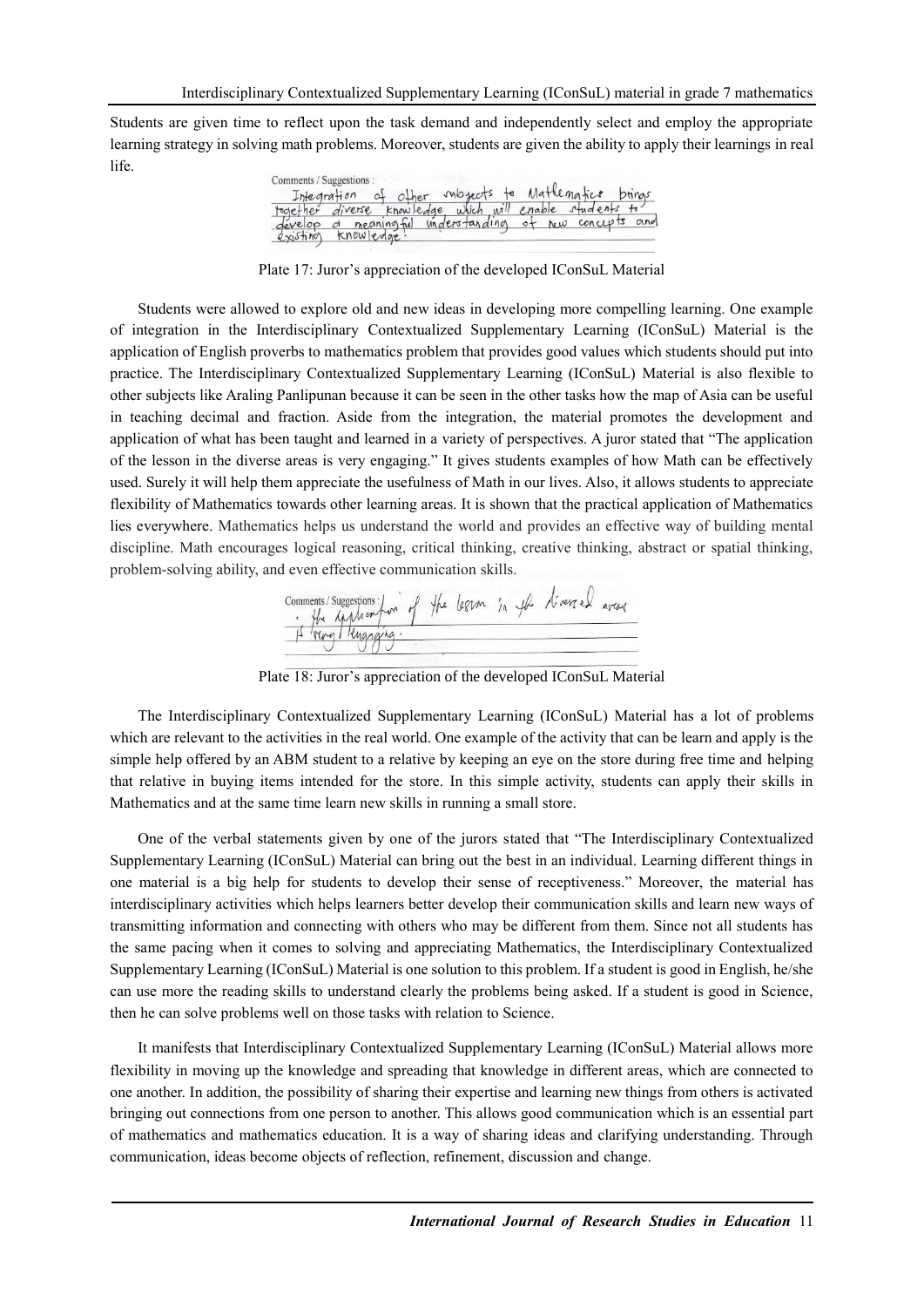In general, jurors who evaluated Interdisciplinary Contextualized Supplementary Learning (IConSuL) Material have expressed their judgement on the use of Interdisciplinary Contextualized Supplementary Learning Material. This shows that the Interdisciplinary Contextualized Supplementary Learning Material is an instructional material that is helpful to students in discovering new information relevant to their needs. It allows students to explore, experience and extract information in a diverse way of learning. Through interdisciplinary contextualization in the different learning areas in Mathematics with the presence of the local environment, culture and resources, it connects mathematics to real life problem which is attributed to the contributing failing and bad performance of students and it has the ability of transferring what the students have learned to the new situation and perceived situation in their entirety (Rakes et.al, 2010, Antofina, 2016, Anderson, et.al.2010). With this, students are equipped with cognitive and practical experiences which will lead them to become a productive 21st century learners.

### *3.1 Acceptability of the Developed Interdisciplinary Contextualized Supplementary Learning Material*

The teacher and students' level of acceptance for the use of Interdisciplinary Contextualized Supplementary Learning (IConSuL) Material was measured using a survey adapted and revised from the instrument used by Cheng et. al. (2016) in their study. The degree of agreement is translated into its corresponding level of acceptance using a pre-determined interval. The acceptability survey was modified by the researcher to suit with the present study. To gather data, the researcher made use of a Likert-scale with 5 scales. The modified acceptability survey has five criteria namely: Perceived Usefulness, Perceived Ease of Use, and Attitude towards Interdisciplinary Contextualized Supplementary Learning (IConSuL) Material and Behavioral Intention to Use Interdisciplinary Contextualized Supplementary Learning Material. Majority of the teachers and students rated the acceptability survey for the developed Interdisciplinary Contextualized Supplementary Learning (IConSuL) Material as "highly acceptable".

*Teacher.* As summarized, using the frequency table to determine the most frequent responses of the twenty (20) respondents towards the acceptability level of the Interdisciplinary Contextualized Supplementary Learning (IConSuL) Material, majority of the respondents rated the Interdisciplinary Contextualized Supplementary Learning (IConSuL) Material in teaching integers and rational numbers as "highly acceptable". Table 3a shows the frequency table from the teachers' view of perceived usefulness, perceived ease of use, attitude towards Interdisciplinary Contextualized Supplementary Learning (IConSuL) Material and behavioral intention to use the Interdisciplinary Contextualized Supplementary Learning (IConSuL) Material.

## **Table 3a.**

*Frequency for IConSuL Material in Grade 7 Mathematics for Teachers* 

| Indicators                                                                  |     |                | Categories |          |          |
|-----------------------------------------------------------------------------|-----|----------------|------------|----------|----------|
|                                                                             | SА  | A              | MA         | D        | SD       |
|                                                                             | (5) | (4)            | (3)        | (2)      | (1)      |
| <b>Perceived Usefulness</b>                                                 |     |                |            |          |          |
| 1. The use of IConSuL Material in learning will help the teacher to teach   | 19  | 1              | $\Omega$   | $\Omega$ | $\Omega$ |
| more effectively and efficiently.                                           |     |                |            |          |          |
| 2. The use of IConSuL Material will enable the teacher to make activities   | 20  | $\Omega$       | $\theta$   | $\theta$ | $\Omega$ |
| more interesting and realistic with variety of perspectives.                |     |                |            |          |          |
| 3. The use of IConSuL Material may improve the performance of a teacher.    | 19  | 1              | $\Omega$   | $\Omega$ | $\Omega$ |
| 4. I find the IConSuL Material useful to teaching especially its relevance  | 20  | $\Omega$       | $\Omega$   | $\Omega$ | 0        |
| to real-life situations.                                                    |     |                |            |          |          |
| Perceived Ease of Use                                                       |     |                |            |          |          |
| 1. Learning, discovering and exploring the IConSuL Material is easy for     | 17  | $\mathcal{R}$  | $\Omega$   | $\Omega$ | 0        |
| both students and the teacher.                                              |     |                |            |          |          |
| 2. Using the IConSuL Material for teaching-learning process, it is easy for |     |                |            |          |          |
| the students and teacher to appreciate Mathematics as part of everyday      | -19 | 1              | $\Omega$   | $\theta$ | 0        |
| living.                                                                     |     |                |            |          |          |
| 3. IConSuL Material is easy to understand because of the language used      | 18  | $\mathfrak{D}$ | $\Omega$   | $\Omega$ | 0        |
| and relatable to the environment.                                           |     |                |            |          |          |
| 4. I find using IConSuL Material for teaching easy to use and friendly      | 19  |                | $\Omega$   | $\theta$ | 0        |

12 *Consortia Academia Publishing* (A partner of *Network of Professional Researchers and Educators*)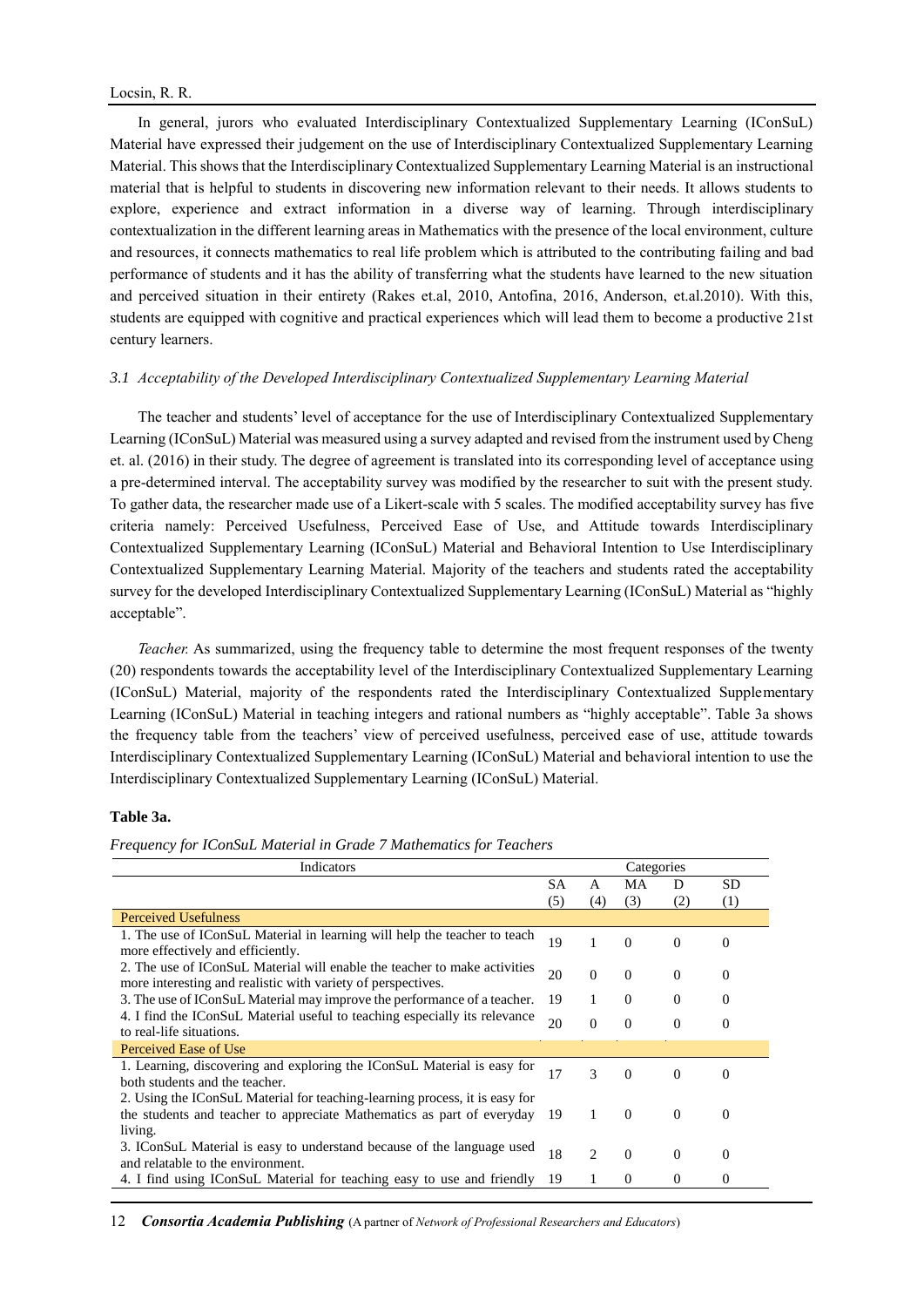| material.                                                                                                                                                |     |                |          |          |          |
|----------------------------------------------------------------------------------------------------------------------------------------------------------|-----|----------------|----------|----------|----------|
| <b>Attitude Towards IConSuL Material</b>                                                                                                                 |     |                |          |          |          |
| 1. Using the material for both face to face and distance learning is helpful<br>to teaching.                                                             | 18  | 2              | $\Omega$ | $\Omega$ | 0        |
| 2. Being able to use IConSuL Material for teaching and learning stimulates                                                                               |     |                |          |          |          |
| both the students and the teacher more towards the subject and other<br>disciplines.                                                                     | -17 | 3              | $\Omega$ | $\Omega$ | $\theta$ |
| 3. It is interesting to use the IConSuL Material in learning because it<br>caters connection to other disciplines and it is relevant to everyday living. | 20  | $\Omega$       | $\Omega$ | $\Omega$ | 0        |
| 4. IConSuL Material increases cultural appreciation and self-confidence.                                                                                 | 18  | 2              | $\theta$ | $\Omega$ | 0        |
| <b>Behavioral Intention to Use IConSuL Material</b>                                                                                                      |     |                |          |          |          |
| 1. I intend to use IConSuL Material in teaching during its intended use.                                                                                 | 17  | 3              | $\Omega$ | $\Omega$ | $\Omega$ |
| 2. I intend to use IConSuL Material to craft some interesting activities with<br>its unique features in teaching as often as possible.                   | 15  | 5              | $\Omega$ | $\Omega$ | $\Omega$ |
| 3. I will use the IConSuL Material to create other supplementary material<br>which will make the learning more enjoyable and fun.                        | 18  | $\mathfrak{D}$ | $\Omega$ | $\Omega$ | $\Omega$ |
| 4. I will use IConSuL Material in teaching the subject in the future.                                                                                    | 19  |                | 0        | $\Omega$ | 0        |

*Perceived Usefulness.* As seen in the table and graph, under the first indicator for perceived usefulness, nineteen (19) teachers out of twenty (20) respondents or 95% of the responses highly accepted the Interdisciplinary Contextualized Supplementary Learning (IConSuL) Material and one (1) teacher out of twenty (20) respondents or 5% of the responses accepted the Interdisciplinary Contextualized Supplementary Learning (IConSuL) Material. Majority of the responses for the first indicator under perceived usefulness was five (5) which means that the teachers considered the use of Interdisciplinary Contextualized Supplementary Learning (IConSuL) Material in teaching Grade 7 mathematics useful to teachers to effectively and efficiently teach using interdisciplinary contextualization.

All of the twenty (20) respondents or 100% of the respondents rated the second indicator under perceived usefulness as "highly acceptable". Majority of the responses for the second indicator under perceived usefulness was five (5) which means that the teachers agreed that the developed Interdisciplinary Contextualized Supplementary Learning (IConSuL) Material will enable the teacher to make activities more interesting and realistic with variety of perspectives. Majority of the teachers rated the third indicator under perceived usefulness as "highly acceptable". Nineteen (19) teachers out of twenty (20) respondents or 95% of the responses highly accepted the Interdisciplinary Contextualized Supplementary Learning (IConSuL) Material and one (1) teacher out of twenty (20) respondents or 5% of the responses accepted the Interdisciplinary Contextualized Supplementary Learning (IConSuL) Material. The mode for the third indicator under perceived usefulness was five (5) which means that the Interdisciplinary Contextualized Supplementary Learning (IConSuL) Material may improve the performance of a teacher especially crafting relevant instructional materials that will suit the needs of the students. Moreover, this will allow the teachers to maximize their creativity towards making real-life practice exercises which will engage the learners in the learning process.

For the fourth indicator under the perceived usefulness, all the twenty (20) respondents or 100% of the respondents highly accepted the Interdisciplinary Contextualized Supplementary Learning (IConSuL) Material. Majority of the responses for the fourth indicator under perceived usefulness was five (5) which means that teachers agreed that the developed Interdisciplinary Contextualized Supplementary Learning (IConSuL) Material is useful to teaching especially its relevance to real-life situations. At this present time where we all want to achieve the skills of a 21st century learners, this material will surely let the students think critically through problem solving, become technologically engage and achieve lifelong learning.

*Perceived Ease of Use*. It can be seen in the table and graph that seventeen (17) teachers out of twenty (20) respondents or 85% of the responses highly accepted the Interdisciplinary Contextualized Supplementary Learning (IConSuL) Material and three (3) teachers out of twenty (20) respondents or 15% of the responses accepted the Interdisciplinary Contextualized Supplementary Learning (IConSuL) Material under the first indicator of perceived ease of use. The mode for the first indicator under perceived ease of use was five (5) which means that they considered the use of Interdisciplinary Contextualized Supplementary Learning (IConSuL) Material in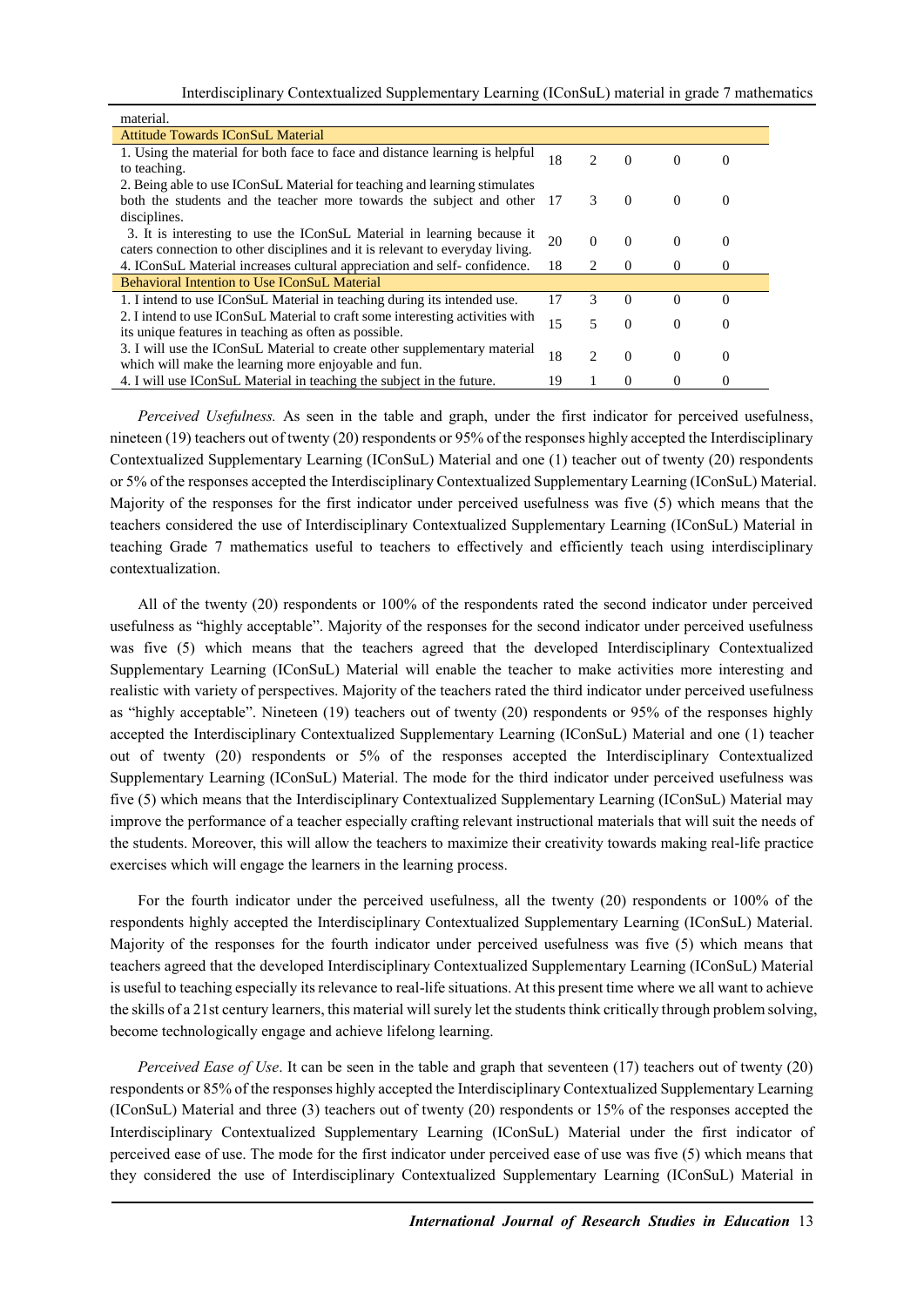#### Locsin, R. R.

teaching Grade 7 mathematics useful in learning, discovering and exploring the concept with Interdisciplinary contextualization.

Majority of the respondents highly accepted the Interdisciplinary Contextualized Supplementary Learning (IConSuL) Material under the second indicator of perceived ease of use. Nineteen (19) teachers out of twenty (20) respondents or 95% of the responses highly accepted the Interdisciplinary Contextualized Supplementary Learning (IConSuL) Material and one (1) teacher out of twenty (20) respondents or 5% of the responses accepted the Interdisciplinary Contextualized Supplementary Learning (IConSuL) Material. Majority of the responses for the second indicator under perceived ease of use was five (5) which means that the Interdisciplinary Contextualized Supplementary Learning (IConSuL) will help the teacher boost students' appreciation towards Mathematics as part of everyday living.

For the third indicator under perceived ease of use, eighteen (18) teachers out of twenty (20) respondents or 90% of the responses highly accepted the Interdisciplinary Contextualized Supplementary Learning (IConSuL) Material and two (2) teachers out of twenty (20) respondents or 20% of the responses accepted the Interdisciplinary Contextualized Supplementary Learning (IConSuL) Material. Majority of the responses for the third indicator under perceived ease of use was five (5) which means that teachers considered Interdisciplinary Contextualized Supplementary Learning (IConSuL) Material in teaching Grade 7 mathematics easy to understand because of the language used in the activities and the familiarity of students towards their environment, culture and resources.

For the fourth indicator under perceived ease of use, majority of the respondents highly accepted the Interdisciplinary Contextualized Supplementary Learning (IConSuL) Material. Nineteen (19) teachers out of twenty (20) respondents or 95% of the responses highly accepted the Interdisciplinary Contextualized Supplementary Learning (IConSuL) Material and one (1) teacher out of twenty (20) respondents or 5% of the responses accepted the Interdisciplinary Contextualized Supplementary Learning (IConSuL) Material. The mode for the fourth indicator under perceived ease of use was five (5) which means that the Interdisciplinary Contextualized Supplementary Learning (IConSuL) is easy to use, accessible and student friendly.

## *3.2 Attitude towards Interdisciplinary Contextualized Supplementary Learning (IConSuL)*

*Material.* Majority of the teachers' responses under attitude towards Interdisciplinary Contextualized Supplementary Learning (IConSuL) Material was highly acceptable. Eighteen (18) teachers out of twenty (20) respondents or 90% of the responses highly accepted the Interdisciplinary Contextualized Supplementary Learning (IConSuL) Material and two (2) teachers out of twenty (20) respondents or 20% of the responses accepted the Interdisciplinary Contextualized Supplementary Learning (IConSuL) Material. The mode for the first indicator under attitude towards use interdisciplinary contextualized supplementary learning (IConSuL) material was five (5) which means that they considered Interdisciplinary Contextualized Supplementary Learning (IConSuL) Material in teaching Grade 7 mathematics helpful for both face to face and distance learning.

For the second indicator under attitude towards Interdisciplinary Contextualized Supplementary Learning (IConSuL) Material, seventeen (17) teachers out of twenty (20) respondents or 85% of the responses highly accepted the Interdisciplinary Contextualized Supplementary Learning (IConSuL) Material and three (3) teachers out of twenty (20) respondents or 15% of the responses accepted the Interdisciplinary Contextualized Supplementary Learning (IConSuL) Material. Majority of the responses for the second indicator under attitude towards use interdisciplinary contextualized supplementary learning (IConSuL) material was five (5) which means that the respondents agreed that the use Interdisciplinary Contextualized Supplementary Learning (IConSuL) Material for teaching and learning stimulates both the students and the teacher more towards the subject and other disciplines.

All of the twenty (20) respondents or 100% of the respondents rated the third indicator under attitude towards Interdisciplinary Contextualized Supplementary Learning (IConSuL) Material as "highly acceptable". The mode for the third indicator under attitude towards use interdisciplinary contextualized supplementary learning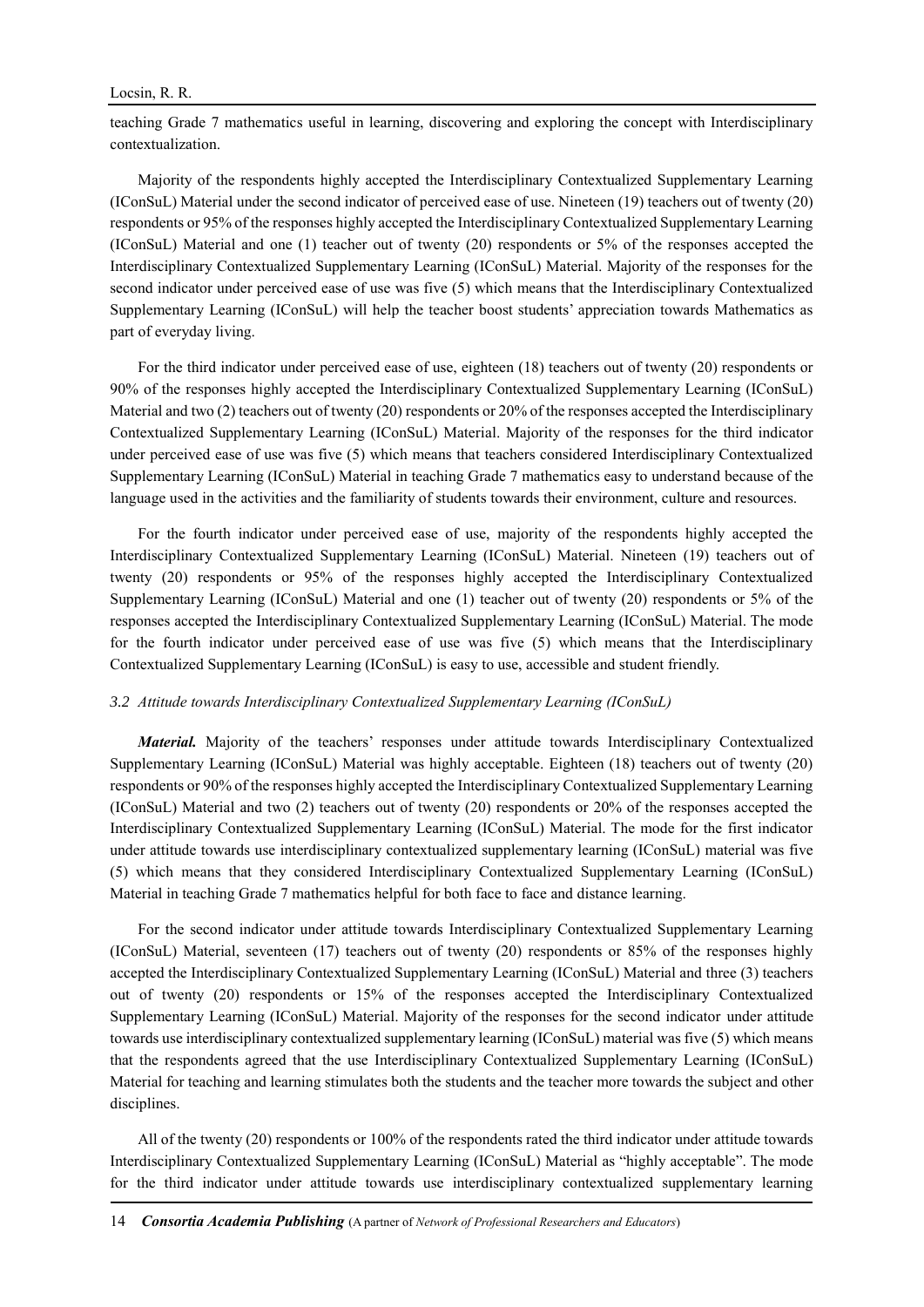(IConSuL) material was five (5) which means that teachers agreed that the Interdisciplinary Contextualized Supplementary Learning (IConSuL) Material is interesting to use in learning because it caters connection to other disciplines and it is relevant to everyday living.

For the fourth indicator under attitude towards Interdisciplinary Contextualized Supplementary Learning (IConSuL) Material, eighteen (18) teachers out of twenty (20) respondents or 90% of the responses highly accepted the Interdisciplinary Contextualized Supplementary Learning (IConSuL) Material and two (2) teachers out of twenty (20) respondents or 20% of the responses accepted the Interdisciplinary Contextualized Supplementary Learning (IConSuL) Material. Majority of the responses for the fourth indicator under attitude towards use interdisciplinary contextualized supplementary learning (IConSuL) material was five (5) which means that they considered Interdisciplinary Contextualized Supplementary Learning (IConSuL) Material in teaching Grade 7 mathematics helpful in increasing cultural appreciation and self- confidence.

*Behavioral Intention to Use Interdisciplinary Contextualized Supplementary Learning (IConSuL) Material.* As shown in the table and the graph, seventeen (17) teachers out of twenty (20) respondents or 85% of the responses highly accepted the Interdisciplinary Contextualized Supplementary Learning (IConSuL) Material and three (3) teachers out of twenty (20) respondents or 15% of the responses accepted the Interdisciplinary Contextualized Supplementary Learning (IConSuL) Material. The mode for the first indicator under behavioral intention to use Interdisciplinary Contextualized Supplementary Learning (IConSuL) Material was five (5) which means that majority agreed to use Interdisciplinary Contextualized Supplementary Learning (IConSuL) Material during its intended use.

For the second indicator under behavioral intention to use Interdisciplinary Contextualized Supplementary Learning (IConSuL), fifteen (15) teachers out of twenty (20) respondents or 75% of the responses highly accepted the Interdisciplinary Contextualized Supplementary Learning (IConSuL) Material and five (5) teachers out of twenty (20) respondents or 25% of the responses accepted the Interdisciplinary Contextualized Supplementary Learning (IConSuL) Material. Majority of the responses for the second indicator under behavioral intention to use Interdisciplinary Contextualized Supplementary Learning (IConSuL) Material was five (5) which means that they are willing to craft some interesting activities using the Interdisciplinary Contextualized Supplementary Learning (IConSuL) Material with its unique features in teaching as often as possible. This will make students equipped with cognitive and practical knowledge that brings together diverse knowledge leading them to become a productive learner.

Majority of the responses under the third indicator of behavioral intention to use Interdisciplinary Contextualized Supplementary Learning (IConSuL) Material was highly accepted. Eighteen (18) teachers out of twenty (20) respondents or 90% of the responses highly accepted the Interdisciplinary Contextualized Supplementary Learning (IConSuL) Material and two (2) teachers out of twenty (20) respondents or 20% of the responses accepted the Interdisciplinary Contextualized Supplementary Learning (IConSuL) Material. The mode for the third indicator under behavioral intention to use Interdisciplinary Contextualized Supplementary Learning (IConSuL) Material was five (5) which means that teachers will use the Interdisciplinary Contextualized Supplementary Learning (IConSuL) Material to create other supplementary material which will allow students to have ownership and control of their learning which will make the learning more enjoyable and fun.

For the fourth indicator under behavioral intention to use Interdisciplinary Contextualized Supplementary Learning (IConSuL) Material, nineteen (19) teachers out of twenty (20) respondents or 95% of the responses highly accepted the Interdisciplinary Contextualized Supplementary Learning (IConSuL) Material and one (1) teacher out of twenty (20) respondents or 5% of the responses accepted the Interdisciplinary Contextualized Supplementary Learning (IConSuL) Material. Majority of the responses for the fourth indicator under behavioral intention to use Interdisciplinary Contextualized Supplementary Learning (IConSuL) Material was five (5) which means that the teachers are willing to use this instructional material for future references. This means that the Interdisciplinary Contextualized Supplementary Learning (IConSuL) Material can address the greater aim of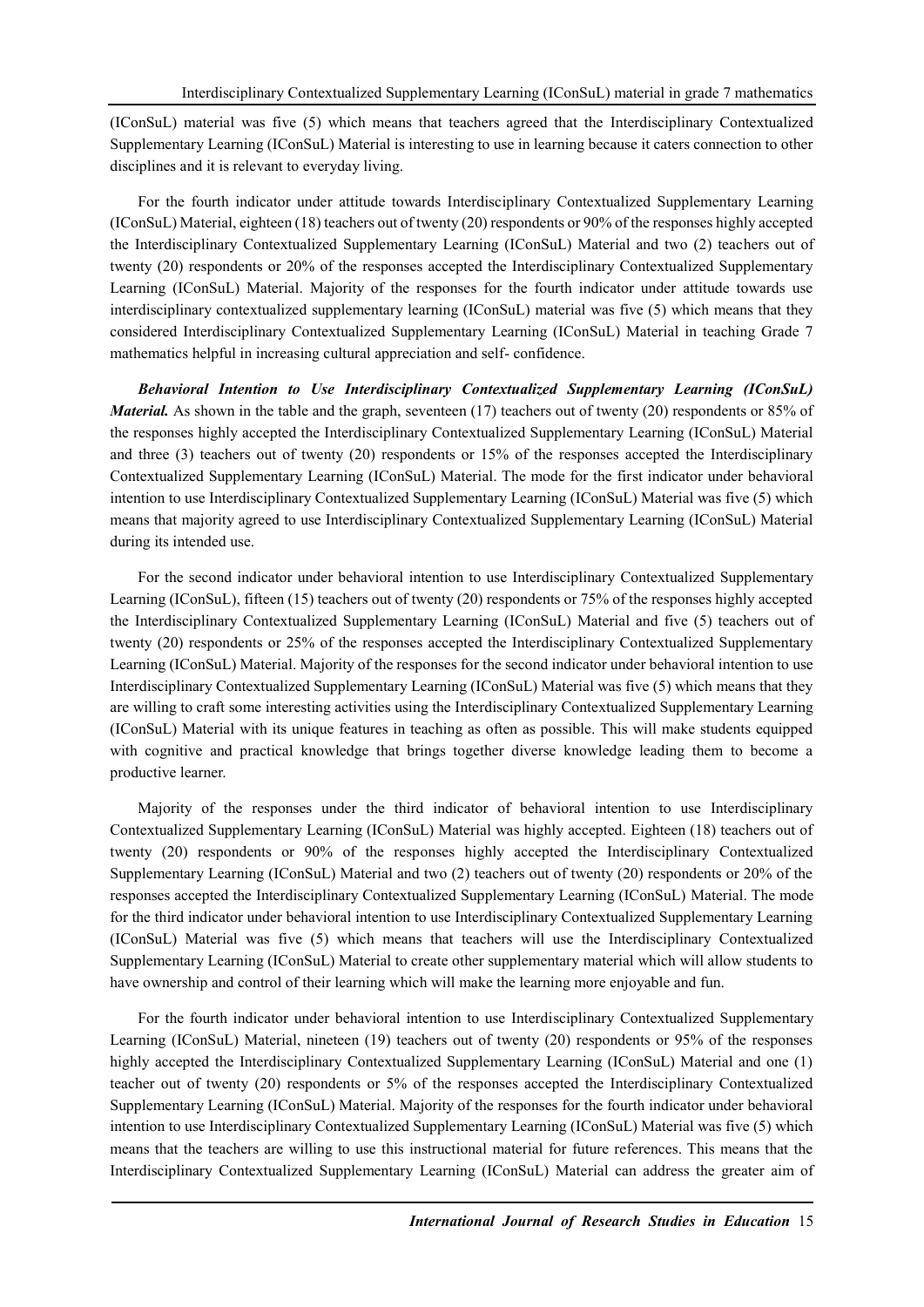teachers for enhancing quality learning, shaping the behavior of the learner in the desired direction, identifying their strength and enabling them to live harmoniously in the environment where they can apply their learning in the real context.

*Students.* As summarized, using the mode to determine the most frequent responses of the thirty (30) respondents towards the acceptability level of the Interdisciplinary Contextualized Supplementary Learning (IConSuL) Material, majority of the respondents rated the Interdisciplinary Contextualized Supplementary Learning (IConSuL) Material in teaching integers and rational numbers as "highly acceptable". Table 3b shows the frequency table from the students' view on the use the Interdisciplinary Contextualized Supplementary Learning (IConSuL) Material.

### **Table 3b**

*Frequency for IConSuL Material in Grade 7 Mathematics for Students* 

| Indicators                                                                      |           |                          | Categories   |                |                |
|---------------------------------------------------------------------------------|-----------|--------------------------|--------------|----------------|----------------|
| <b>Perceived Usefulness</b>                                                     | <b>SA</b> | $\mathsf{A}$             | <b>MA</b>    | D              | <b>SD</b>      |
|                                                                                 | (5)       | (4)                      | (3)          | (2)            | (1)            |
| 1. The use of IConSuL Material in learning helps me learn more effectively.     | 29        | $\mathbf{1}$             | $\Omega$     | $\Omega$       | $\Omega$       |
| 2. The use of IConSuL Material enables me to complete my task more              | 29        | 1                        | $\theta$     | $\Omega$       | $\theta$       |
| quickly.                                                                        |           |                          |              |                |                |
| 3. The use of IConSuL Material improves my subject performance.                 | 27        | 3                        | $\mathbf{0}$ | $\Omega$       | $\Omega$       |
| 4. I find the IConSuL Material useful to my learning.                           | 28        | $\overline{c}$           | $\mathbf{0}$ | $\mathbf{0}$   | $\overline{0}$ |
| Perceived Ease of Use                                                           |           |                          |              |                |                |
| 1. Learning, discovering and answering the IConSuL Material is easy for         | 25        | $\overline{4}$           | 1            | $\Omega$       | $\Omega$       |
| me.                                                                             |           |                          |              |                |                |
| 2. Using the IConSuL Material for teaching-learning process, it is easy for 23  |           | 7                        | $\mathbf{0}$ | $\mathbf{0}$   | $\overline{0}$ |
| me to appreciate Mathematics as part of everyday living.                        |           |                          |              |                |                |
| 3. I find the IConSuL Material easy to understand and I can relate well to      | 25        | 5                        | $\theta$     | $\Omega$       | $\overline{0}$ |
| the environment.                                                                |           |                          |              |                |                |
| 4. I find using IConSuL Material for learning easy to use.                      | 27        | 3                        | $\mathbf{0}$ | $\theta$       | $\theta$       |
| <b>Attitude Towards IConSuL Material</b>                                        |           |                          |              |                |                |
| 1. Using the apps for both face to face and distance learning is helpful for    | 29        | $\mathbf{1}$             | $\mathbf{0}$ | $\Omega$       | $\Omega$       |
| my learning.                                                                    |           |                          |              |                |                |
| 2. Being able to use IConSuL Material for learning stimulates my interest in    | 24        | 5                        | $\mathbf{1}$ | $\mathbf{0}$   | $\overline{0}$ |
| the subject.                                                                    |           |                          |              |                |                |
| 3. I enjoy using the IConSuL Material for my own learning.                      | 28        | 2                        | $\mathbf{0}$ | $\Omega$       | $\overline{0}$ |
| 4. I appreciate more our culture and confident to share with others what I      | 26        | $\overline{\mathcal{L}}$ | $\Omega$     | $\Omega$       | $\theta$       |
| have learned.                                                                   |           |                          |              |                |                |
| <b>Behavioral Intention to Use IConSuL Material</b>                             |           |                          |              |                |                |
| 1. I intend to use IConSuL Material for learning if the topic is about rational | -27       | 3                        | $\mathbf{0}$ | $\mathbf{0}$   | $\theta$       |
| numbers.                                                                        |           |                          |              |                |                |
| 2. I intend to use IConSuL Material for learning when the needs arise.          | 27        | 2                        | 1            | $\Omega$       | $\theta$       |
| 3. I will use IConSuL Material for learning in future.                          | 25        | 5                        | $\mathbf{0}$ | $\theta$       | $\overline{0}$ |
| 4. I will use IConSuL Material to explore and discover more of the culture      | 26        | 4                        | $\mathbf{0}$ | $\overline{0}$ | $\overline{0}$ |
| and real-life experiences.                                                      |           |                          |              |                |                |

*Perceived Usefulness.* As shown in the table and the graph, most of the students highly accepted the first indicator under perceived usefulness. Twenty-Nine (29) students out of thirty (30) respondents or 96.6 $\%$  of the respondents highly accepted the Interdisciplinary Contextualized Supplementary Learning (IConSuL) Material and one (1) student out of thirty (30) respondents or 3.  $\frac{3}{10}$  of the respondents accepted the Interdisciplinary Contextualized Supplementary Learning (IConSuL) Material. The mode for the first indicator under perceived usefulness was five (5) which means that the students find Interdisciplinary Contextualized Supplementary Learning (IConSuL) Material of Material in learning useful in learning more effectively.

For the second indicator under perceived usefulness is five (5), majority of the students with 29 students out of 30 respondents or 96.6̅% of the respondents highly accepted the Interdisciplinary Contextualized Supplementary Learning (IConSuL) Material and one (1) students out of thirty (30) respondents or 3.  $\frac{3}{10}$  of the respondents accepted the Interdisciplinary Contextualized Supplementary Learning (IConSuL) Material. The mode for the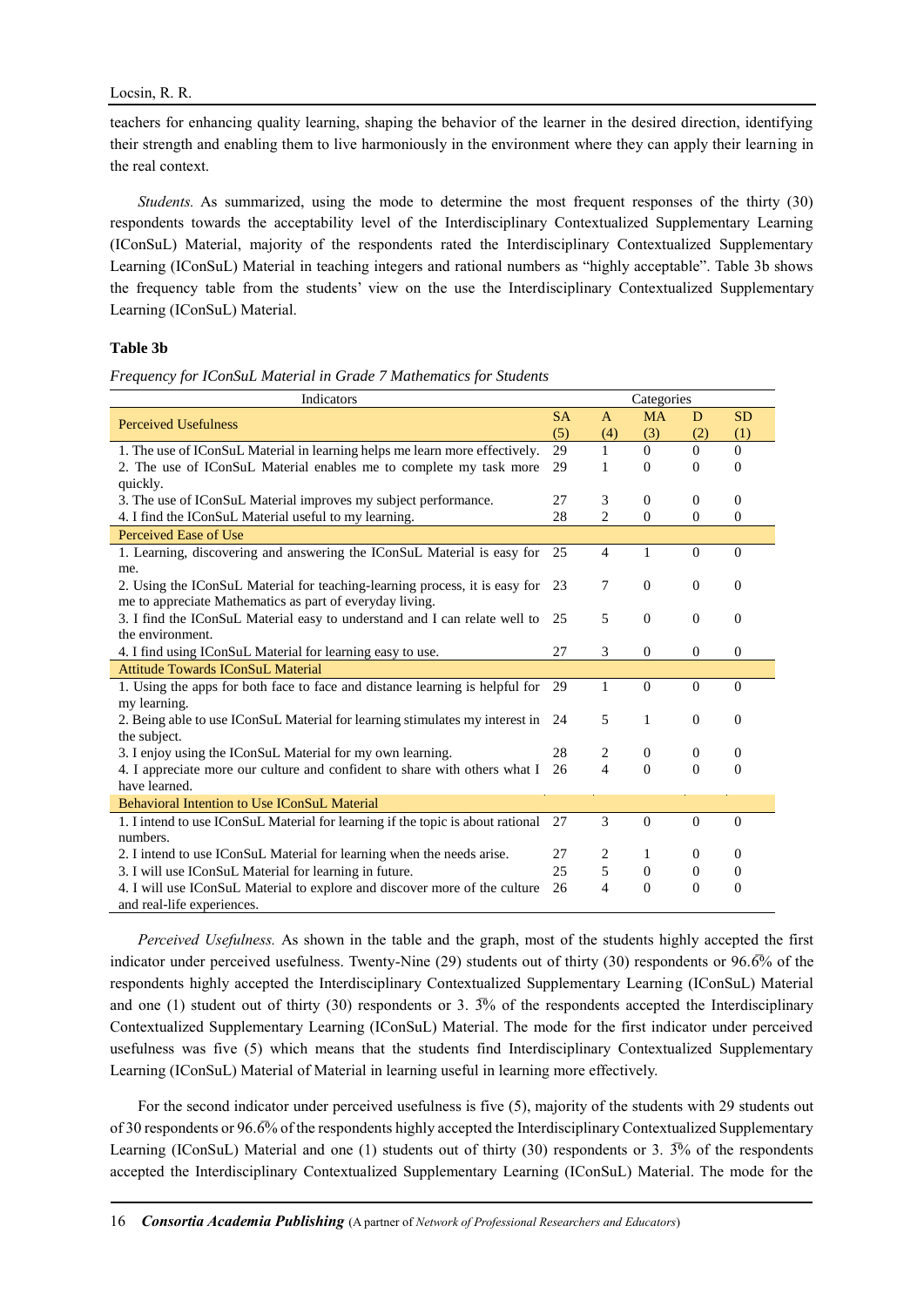second indicator under perceived usefulness was five (5) which means that the students enables to complete the task more quickly using the Interdisciplinary Contextualized Supplementary Learning (IConSuL) Material of Material in learning useful in learning more effectively.

For the third indicator under perceived usefulness, twenty-seven (27) students out of thirty (30) respondents or 90 % of the respondents highly accepted the Interdisciplinary Contextualized Supplementary Learning (IConSuL) Material and three (3) students out of 30 respondents or 10% of the respondents accepted the Interdisciplinary Contextualized Supplementary Learning (IConSuL) Material. Majority of the responses for the third indicator under perceived usefulness was five (5) which means which means that the Interdisciplinary Contextualized Supplementary Learning (IConSuL) Material can be useful in improving student's performance in Mathematics.

Mostly, students' responses under the fourth indicator of perceived usefulness was highly acceptable. Twenty-Eight (28) students out of thirty (30) respondents or 93.3% of the respondents highly accepted the Interdisciplinary Contextualized Supplementary Learning (IConSuL) Material and two (2) students out of thirty (30) respondents or 6.6% of the respondents accepted the Interdisciplinary Contextualized Supplementary Learning (IConSuL) Material. Majority of the responses for the fourth indicator was five (5) which means that the Interdisciplinary Contextualized Supplementary Learning (IConSuL) Material is useful on students' learning about integers and rational numbers.

*Perceived Ease of Use.* Majority of the responses under the first indicator of perceived ease of use is highly accepted. Twenty Five (25) students out of thirty (30) respondents or 83.3̅% of the respondents highly accepted the Interdisciplinary Contextualized Supplementary Learning (IConSuL) Material, four (4) students out of thirty (30) respondents or 13.  $\frac{3\sqrt{2}}{6}$  of the respondents accepted the Interdisciplinary Contextualized Supplementary Learning (IConSuL) and one (1) student out of thirty (30) respondents or 3.  $\frac{3}{10}$  of the respondents is neutral on the perceived ease of use of the Interdisciplinary Contextualized Supplementary Learning (IConSuL) Material. Majority of the responses under the first indicator was five (5) which means that most of the students find the Interdisciplinary Contextualized Supplementary Learning (IConSuL) Material easy for them in learning, discovering and performing the activities with interdisciplinary contextualization.

For the second indicator under perceived ease of use, 23 students out of 30 respondents or 76.6% of the respondents highly accepted the Interdisciplinary Contextualized Supplementary Learning (IConSuL) Material and seven (7) students out of thirty (30) respondents or 23.  $\frac{3}{6}$  of the respondents accepted the Interdisciplinary Contextualized Supplementary Learning (IConSuL) Material. Majority of the responses under the second indicator was five (5) which means that using the Interdisciplinary Contextualized Supplementary Learning (IConSuL) Material for teaching-learning process is easy for them to appreciate Mathematics as part of their everyday living.

Majority of the students for the third indicator under perceived ease of use with twenty-five (25) students out of thirty (30) respondents or 83.3̅% of the respondents highly accepted the Interdisciplinary Contextualized Supplementary Learning (IConSuL) Material and five (5) students out of thirty (30) respondents or 16. 7% of the respondents accepted the Interdisciplinary Contextualized Supplementary Learning (IConSuL) Material. The mode for the third indicator under perceived ease of use was five (5) which means that the students find the Interdisciplinary Contextualized Supplementary Learning (IConSuL) Material easy to understand and they can relate well to the environment.

Most responses for the fourth indicator under perceived ease of use was highly accepted. Twenty-Seven (27) students out of thirty (30) respondents or 90 % of the respondents highly accepted the Interdisciplinary Contextualized Supplementary Learning (IConSuL) Material and three (3) students out of thirty (30) respondents or 10% of the respondents accepted the Interdisciplinary Contextualized Supplementary Learning (IConSuL) Material. Majority of the responses under the fourth indicator was five (5) which means that the students find the Interdisciplinary Contextualized Supplementary Learning (IConSuL) Material easy to use in the learning process.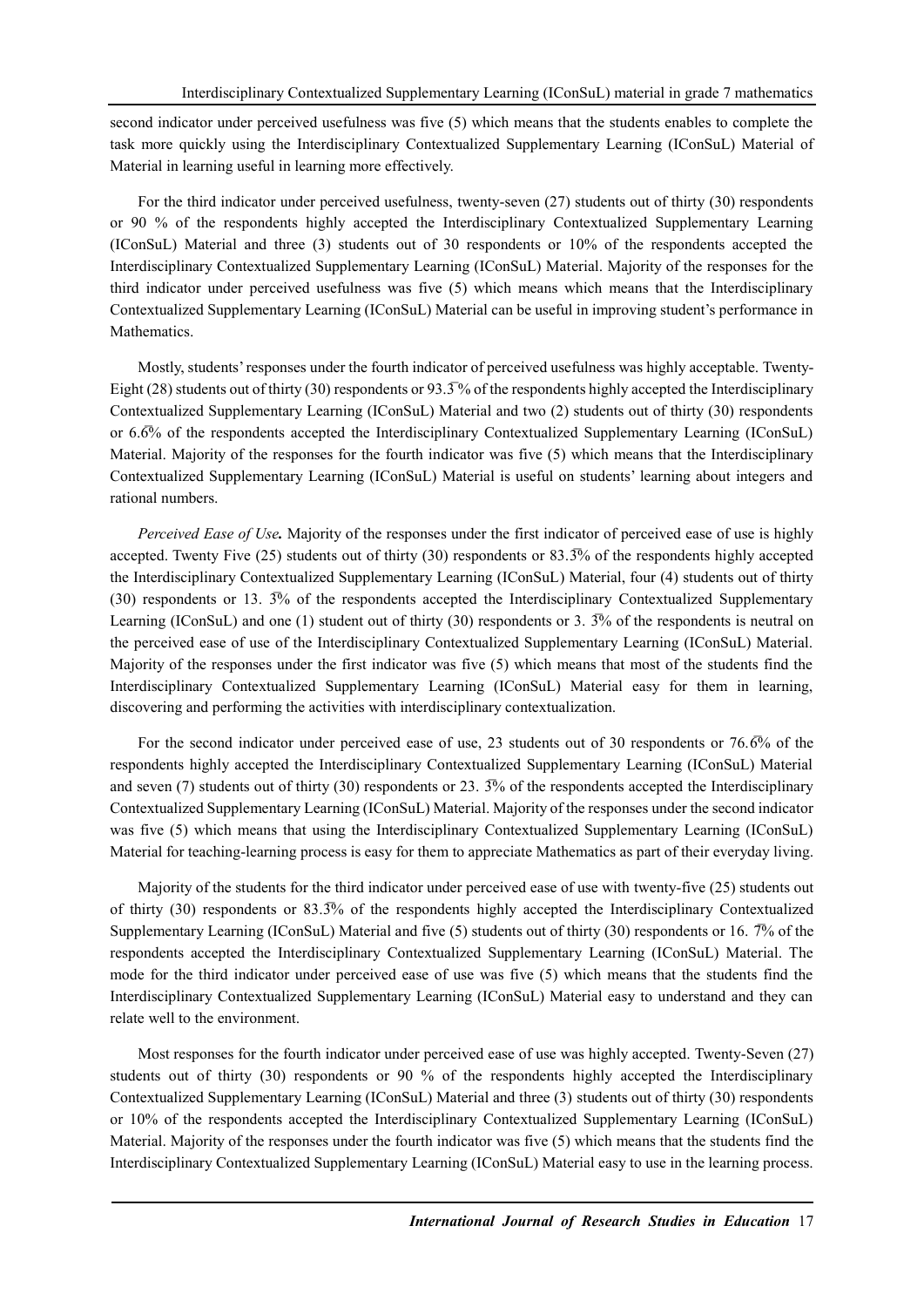### Locsin, R. R.

*Attitude towards Interdisciplinary Contextualized Supplementary Learning (IConSuL) Material.* Majority of the respondents for the first indicator under attitude towards interdisciplinary contextualized supplementary learning (IConSuL) material was highly acceptable. Twenty-Nine (29) students out of thirty (30) respondents or 96.6̅% of the respondents highly accepted the Interdisciplinary Contextualized Supplementary Learning (IConSuL) Material and one (1) student out of thirty  $(30)$  respondents or 3.  $\frac{3}{6}$  of the respondents accepted the Interdisciplinary Contextualized Supplementary Learning (IConSuL). This means that most of the students find the Interdisciplinary Contextualized Supplementary Learning (IConSuL) Material useful in the learning process both in face to face and distance learning.

For the second indicator under attitude towards interdisciplinary contextualized supplementary learning (iconsul) material, twenty four (24) students out of thirty (30) respondents or 80 % of the respondents highly accepted the Interdisciplinary Contextualized Supplementary Learning (IConSuL) Material, five (5) students out of thirty (30) respondents or 16.  $\overline{6\%}$  of the respondents accepted the Interdisciplinary Contextualized Supplementary Learning (IConSuL) and one (1) student out of thirty (30) respondents or 3. 3̅% of the respondents is neutral on the percieved ease of use of the Interdisciplinary Contextualized Supplementary Learning (IConSuL) Material. This means that most responses was five (5) which means that most of the students stimulates their interest on Mathematics using the Interdisciplinary Contextualized Supplementary Learning (IConSuL) Material.

Most responses of students for the third indicator under attitude towards interdisciplinary contextualized supplementary learning (IConSuL) material was highly acceptable. Twenty-eight students out of 30 respondents or 93.3̅% of the respondents highly accepted the Interdisciplinary Contextualized Supplementary Learning (IConSuL) Material and two (2) students out of 30 respondents or 6.  $\overline{6}$ % of the respondents accepted the Interdisciplinary Contextualized Supplementary Learning (IConSuL). This means that students enjoyed the use of Interdisciplinary Contextualized Supplementary Learning (IConSuL) Material in their own learning.

It was seen in the responses of the students that most students highly accepted the Interdisciplinary Contextualized Supplementary Learning (IConSuL) Material under the fourth indicator on attitude towards Interdisciplinary Contextualized Supplementary Learning (IConSuL) Material. Twenty-six students out of 30 respondents or 86.6̅% of the respondents highly accepted the Interdisciplinary Contextualized Supplementary Learning (IConSuL) Material and four (4) students out of 30 respondents or 6. 6% of the respondents accepted the Interdisciplinary Contextualized Supplementary Learning (IConSuL). This means that students appreciate more their culture and has confidence to share with others what they have learned.

### *3.3 Behavioral Intention to Use Interdisciplinary Contextualized Supplementary Learning*

*(IConSuL) Material.* As shown in the graph, majority of the students highly accepted the Interdisciplinary Contextualized Supplementary Learning (IConSuL) Material under the first indicator on behavioral intention to use Interdisciplinary Contextualized Supplementary Learning (IConSuL) Material. Twenty-Seven (27) students out of thirty (30) respondents or 90 % of the respondents highly accepted the Interdisciplinary Contextualized Supplementary Learning (IConSuL) Material and three (3) students out of thirty (30) respondents or 10% of the respondents accepted the Interdisciplinary Contextualized Supplementary Learning (IConSuL) This means that most of the students intend to use Interdisciplinary Contextualized Supplementary Learning (IConSuL) Material in learning if the topic is about rational numbers.

For the second indicator under behavioral intention to use interdisciplinary contextualized supplementary learning (IConSuL) material, 27 students out 30 respondents or 90 % of the respondents highly accepted the Interdisciplinary Contextualized Supplementary Learning (IConSuL) Material, two (2) students out of 30 respondents or 6. 6̅% of the respondents accepted the Interdisciplinary Contextualized Supplementary Learning (IConSuL) and one (1) student out of 30 respondents or 3.  $\frac{3\%}{10}$  of the respondents expressed neutral acceptability on the developed Interdisciplinary Contextualized Supplementary Learning (IConSuL). This means that most of the students intend to use Interdisciplinary Contextualized Supplementary Learning (IConSuL) Material in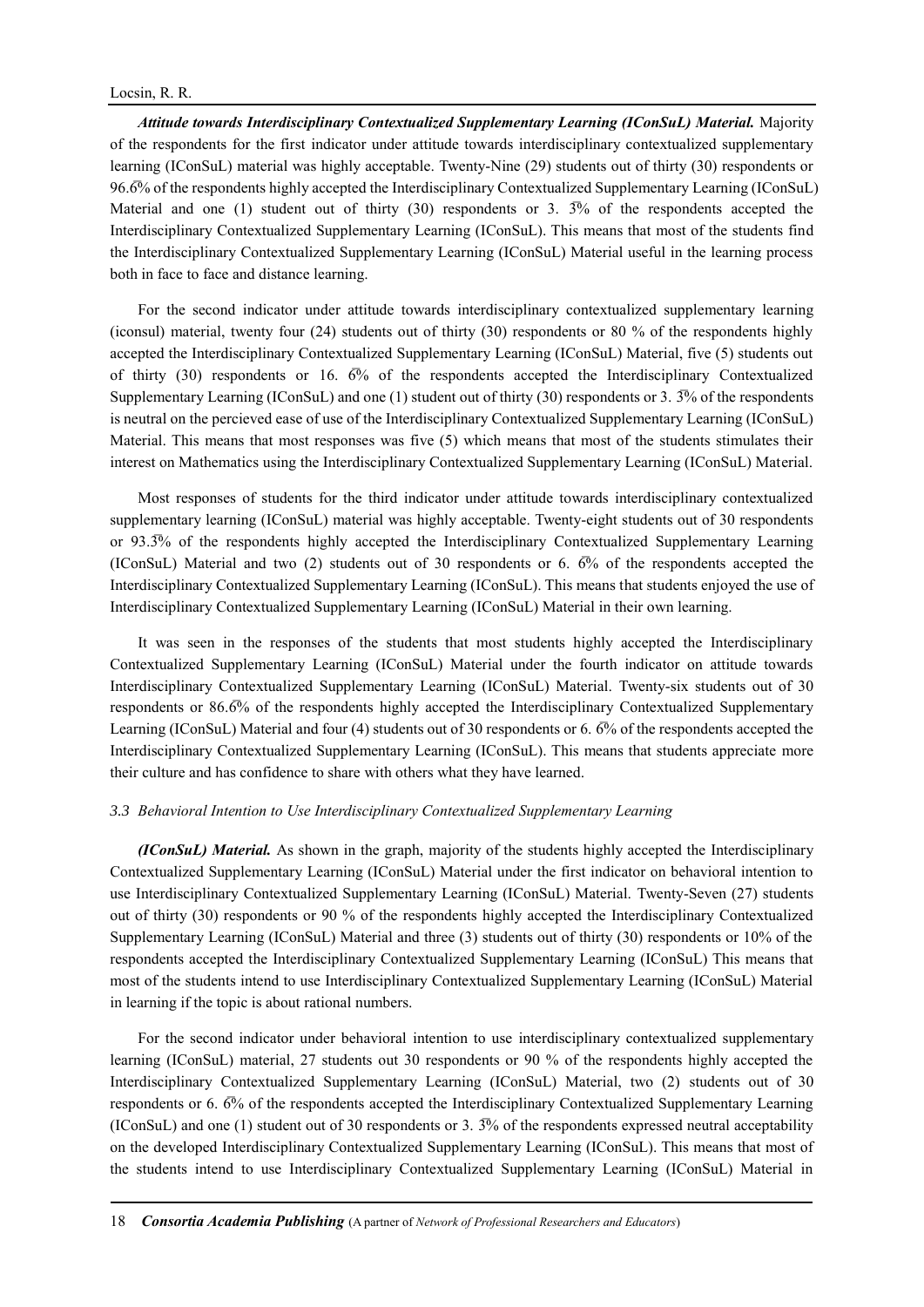learning when the needs arise especially if the topic focused on integers and rational numbers.

Most responses for the third indicator under behavioral intention to use interdisciplinary contextualized supplementary learning (IConSuL) material was highly accepted. Twenty-five students out of 30 respondents or 83.  $3\%$  of the respondents highly accepted the Interdisciplinary Contextualized Supplementary Learning (IConSuL) Material and five (5) students out of 30 respondents or 16. Six  $(6\%)$  percent of the respondents accepted the Interdisciplinary Contextualized Supplementary Learning (IConSuL). This means that students intend to use Interdisciplinary Contextualized Supplementary Learning (IConSuL) Material in the future especially if there is a need to recall the basic knowledge in Mathematics.

For the fourth indicator under behavioral intention to use interdisciplinary contextualized supplementary learning (IConSuL), 26 students out of 30 respondents or 86. 6̅% of the respondents highly accepted the Interdisciplinary Contextualized Supplementary Learning (IConSuL) Material and four (4) students out of 30 respondents or 13. 3̅% of the respondents accepted the Interdisciplinary Contextualized Supplementary Learning (IConSuL). Thismeans that most of the students intend to use Interdisciplinary Contextualized Supplementary Learning (IConSuL) Material to explore and discover more of the culture and real-life experiences.

As perceived by the students, the developed Interdisciplinary Contextualized Supplementary Learning (IConSuL) Material was highly acceptable and useful in learning integers and rational numbers. Based from their learning journals, one of the students revealed that they learned to solve problems in rational numbers using the developed Interdisciplinary Contextualized Supplementary Learning (IConSuL) Material. The students also appreciated the developed Interdisciplinary Contextualized Supplementary Learning (IConSuL) Material because they can relate well to the activities because it is realistic. Some of the activities are based on the local culture and real life events which allows them to reflect on their own experiences. They were fascinated by the use of contextualization especially that they can't travel at this moment because of the pandemic. They were allowed to explore the Bicol region using the printed material. They also learned how to become physically and mentally healthy because they were given some information on how to cook healthy and readily available ingredients and how to maintain a physically fit body by performing various activities. These are some of the content of Interdisciplinary Contextualized Supplementary Learning (IConSuL) Material which allow students to engage themselves in learning knowledge and apply that knowledge in real life. Moreover, it can be seen in the students' journal that they find the material interesting especially that they can relate to the activities and they enjoy the connection of Mathematics to other learning areas.

| 1. What is/are the mathematical concept(s) have you learned after using IConSuL Material? |                                                                                                                                                   |
|-------------------------------------------------------------------------------------------|---------------------------------------------------------------------------------------------------------------------------------------------------|
|                                                                                           |                                                                                                                                                   |
|                                                                                           | 1 Lecumed to solve problems Involving Rational numbers<br>witth the help of lensil material cillso Loand now<br>Illath be use in every day Living |
|                                                                                           |                                                                                                                                                   |

Plate 19: A student's answer to journal question number 1

Some students also said that the developed Interdisciplinary Contextualized Supplementary Learning (IConSuL) Material is very interesting because it is connected to other subjects, therefore aside from learning mathematics concept, they gain knowledge on the different subject areas. The examples are also familiar to them which they can relate because some of them are already product of their experiences. The material is also informative and enjoyable because of real life activities. They can do some of the actions at home and can maximize the use of material by incorporating some of its real life activities in their everyday living.

| 2. What can you say about using IConSuL Material in learning mathematics? |  |
|---------------------------------------------------------------------------|--|
| The material is very interesting                                          |  |
| It is convected to other, Subjects so I                                   |  |
| Team something about the other Subjects sul                               |  |
| The example is familiar to me.                                            |  |

Plate 20: A student's answer to journal question number 2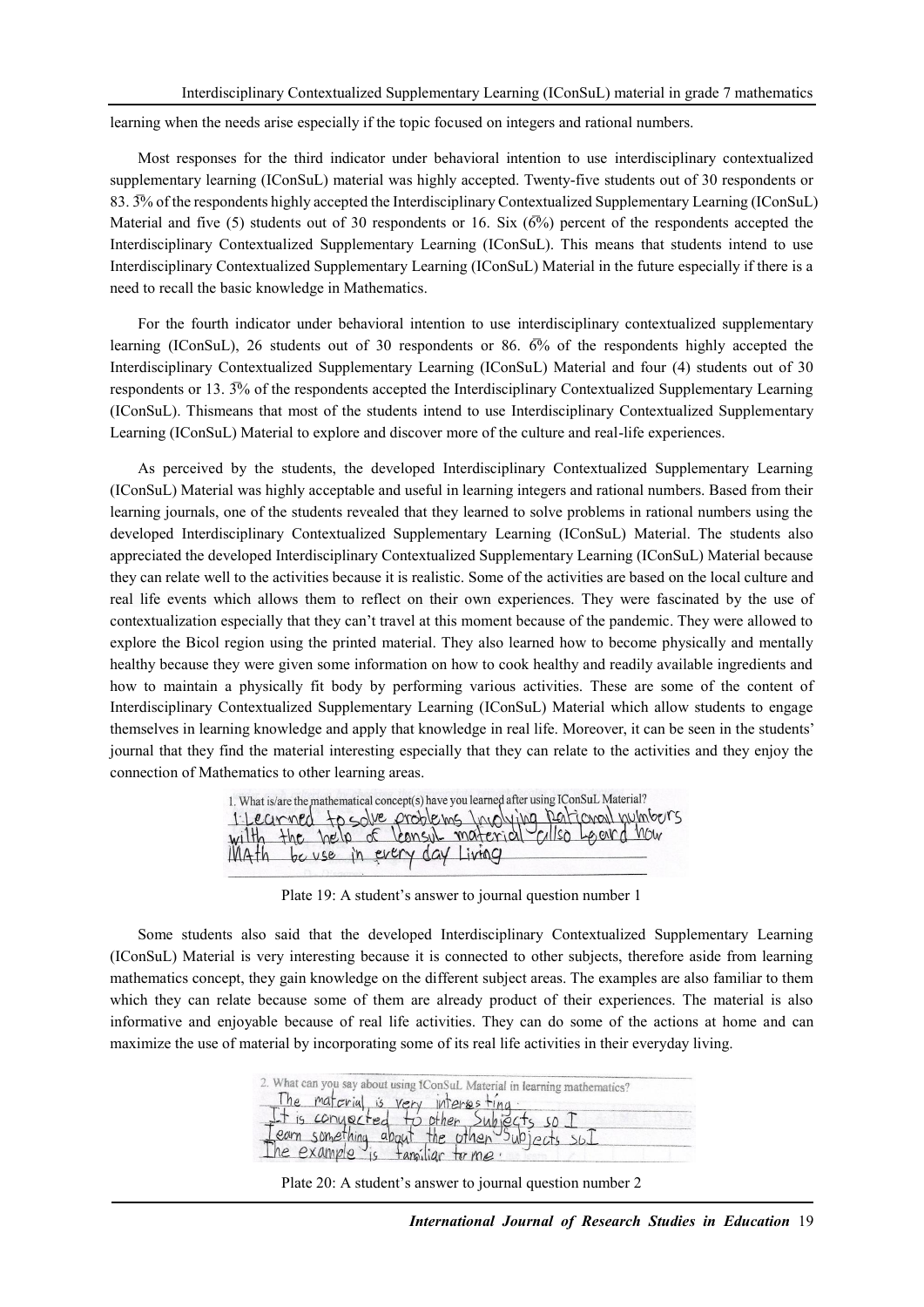Some students also said that the developed Interdisciplinary Contextualized Supplementary Learning (IConSuL) Material helped them in learning mathematics better than before. They can always go back to the discussions if they want or need to because the Interdisciplinary Contextualized Supplementary Learning (IConSuL) Material can serve as a reviewer and reinforcement to the topic difficult to understand. Those students who were confused and find the topic difficult to understand had the chance to revisit the discussions and find the answers to their questions from the developed Interdisciplinary Contextualized Supplementary Learning (IConSuL) Material. According to them, the mobile apps helped them learn the topics in their own pace. They also stated in theirjournal that the discussion is clear and the activities are presented in many different ways, that's why they learned a lot.

3. Do you think the use of IConSuL Material helped you learn Rational Numbers? Please the discussion in clear and the

Plate 21: A student's answer to journal question number 3

The developed Interdisciplinary Contextualized Supplementary Learning (IConSuL) Material also developed the positive attitudes of the students toward mathematics. This is shown on their journal. They even said that "…Yes, I am now open to the idea that Mathematics is everywhere." A student also said that "I truly appreciate Math and the other subjects. I am now more patient, active and positive when it comes to answering Math problems." They even confessed that they hate math before, but now they no longer hate mathematics. Evidently, the developed Interdisciplinary Contextualized Supplementary Learning (IConSuL) Material inspired the students to accept mathematics in their way of learning and living. They appreciated that mathematics can also be part of their everyday life.

| 4. After using the IConSuL Material, are there any changes in your attitude or perspective |
|--------------------------------------------------------------------------------------------|
| in learning the subject? Please elaborate.                                                 |
| Yes, I can now solve math independently because I am guided                                |
|                                                                                            |
| subject.                                                                                   |

Plate 22: A student's answer to journal question number 4

The students learn more when students are given the chance to explore and learn math in different perspectives. They appreciate it more. They learn more in such a way that they gain knowledge not only in mathematical concepts but it also gives them the chance to appreciate more their life, the culture and the community they are part of. Moreover, this will help them apply all the different concept to the community they are part of. They are also equipped with more knowledge in Math integrated with other subject areas. This is very helpful because the knowledge is not limited to Mathematics which allow them to maximize their skills and ability in other learning areas. They become flexible individuals who are ready for diverse change and diverse opportunities. These skills are much more likely what a 21<sup>st</sup> century learners should be.

|                                                   |              |  |             | 5. Do you learn more when you make use of supplementary materials like IConSuL |
|---------------------------------------------------|--------------|--|-------------|--------------------------------------------------------------------------------|
| Material in teaching mathematics? Why or why not? |              |  |             |                                                                                |
|                                                   |              |  |             | yes, I dearn mare after making use of the                                      |
| material, It belges me apply what I               |              |  |             |                                                                                |
| $+$<br>the                                        | community In |  | $0.017$ of. |                                                                                |

Plate 23: A student's answer to journal question number 5

Overall, the developed is Interdisciplinary Contextualized Supplementary Learning (IConSuL) Material highly acceptable to teachers and to the students who actually used the developed instructional materials in their learning process. The Interdisciplinary Contextualized Supplementary Learning (IConSuL) Material is an instructional material that is useful in the teaching-learning process which can be used to retain, remediate and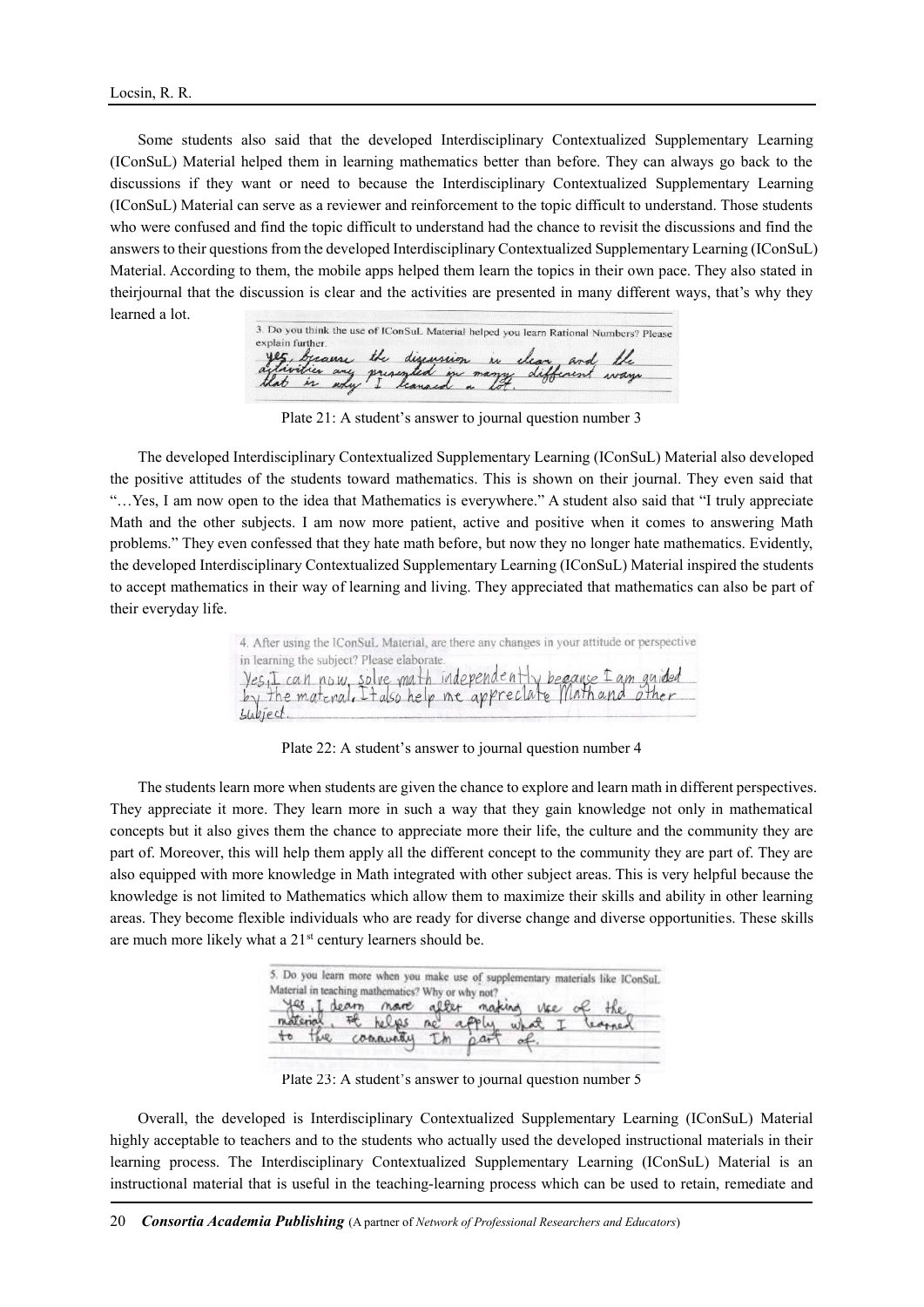reinforce the topics in Mathematics. This only proves that combining the contextualization and interdisciplinary in teaching and learning is highly accepted in the field of mathematics, both for teachers and students.

Based on the gathered data, the following are the major findings of the study, there were five (5) Interdisciplinary Contextualized Supplementary Learning Material. The topics that were covered in the developed Interdisciplinary Contextualized Supplementary Learning Material are performing fundamental operations on integers, illustrating the different properties of operations on the set of integers, expressing rational numbers from fraction form to decimal form and vice versa, performing operations on rational numbers and representing reallife situations and solve problems involving rational numbers. The Education Program Supervisor and mathematics teachers who served as the jurors had validated the developed Interdisciplinary Contextualized Supplementary Learning Material and it passed their standards and can be used in teaching topics involving rational numbers in Grade 7 Mathematics. For the content quality, it has a weighted mean of 31.28, for the instructional quality, it has a weighted mean of 30.94, for the technical quality, it has a weighted mean of 30.46 and for interdisciplinary contextualization, it has a weighted mean of 19.92. Majority of the teachers and students rated the acceptability survey of the developed Interdisciplinary Contextualized Supplementary Learning (IConSuL) Material as "highly acceptable".

Based on the conclusions of the study, the following are recommendations are made. Teachers may develop more Interdisciplinary Contextualized Supplementary Learning Material that are suited for the intended users teachers and students. In this new normal setting, developing Interdisciplinary Contextualized Supplementary Learning Material like this gives more opportunities for teachers and students to learn more and appreciate real life context. The Interdisciplinary Contextualized Supplementary Learning Material can be useful to other nonmathematics teachers especially that the curriculum deeply encourages everyone to create integrative assessment in the different learning areas. The Department of Education and Commission on Higher Education may initiate training-workshops to teach and enhance the teachers' capacity in developing supplementary learning materials suited to the continuously changing educational set-up. The developed Interdisciplinary Contextualized Supplementary Learning Material may be used by both teachers and students in mathematics. Teachers are encouraged to incorporate the use of Interdisciplinary Contextualized Supplementary Learning (IConSuL) Material in the lessons in Mathematics to promote the awareness, appreciation and competence in solving Mathematics problem. The Department of Education and Commission on Higher Education may initiate trainingworkshops to teach and enhance the teachers' capacity in developing instructional materials which caters interdisciplinary contextualization suited to the needs of the students. The future researcher may expand and use the format of the material from Grade 7 to Grade 12 for further study to determine the effect of Interdisciplinary Contextualized Supplementary Learning (IConSuL) Material to the learning of the students.

### **4. References**

- Aina, K. J. (2013). Instructional materials and improvisation in physics class: Implications for teaching and learning. *IOSR Journal of Research & Method in Education (IOSR-JRME), 2*(5), 38-42.
- Altintas, E., & Ilgün, S. (2017). Exploring the opinions about the concepts of "formula" and" rule" in mathematics. *Educational Research and Reviews, 12*(19), 956– 966.
- Anderson, A & Kalman H. (2010). Reflections on learning in interdisciplinary settings. *International Journal of Teaching and Learning in Higher Education, 22*(2), 204-208.
- Awolaju, B. A. (2016). Instructional materials as correlates of students' academic performance in biology in senior secondary schools in Osun State. *International Journal Information and Education Technology, 6*(9), 705-709.
- Bada, S. O., & Olusegun, S. (2015). Constructivism learning theory: A paradigm for teaching and learning. *Journal of Research & Method in Education, 5*(6), 66–70.
- Cheng, G., Guan, Y., & Chau, J. (2016). An empirical study towards understanding user acceptance of bring your own device (BYOD) in higher education. *Australasian journal of educational technology, 32*(4).
- Chernus, K., & Fowler, D. (2010). Integrating Curriculum: Lessons for adult education from career and technical